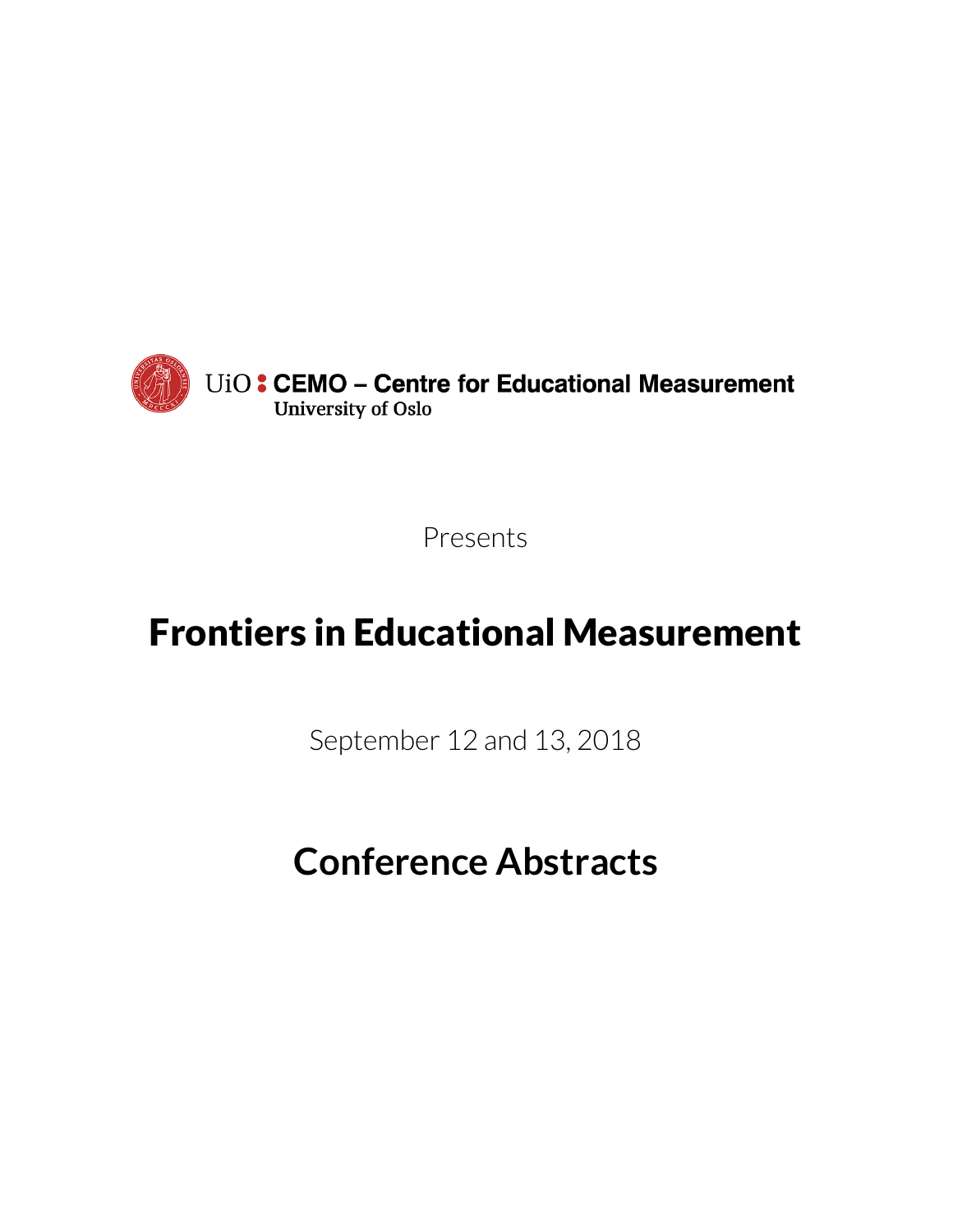# Keynotes

#### **From adaptive testing to adaptive learning**

Hua-Hua Chang Wednesday, September 12, 2018; 9:00 - 10:00, Room: FORUM

Modern theories in educational assessment are rapidly transforming testing from unaccommodating ranking measures into flexible and informative tools that can be used to address the compelling needs of various stakeholders in education. The presentation will start with a historical review of some theoretical developments of Computerized Adaptive Testing (CAT). Then, we will discuss how the cutting-edge testing technology can facilitate individualized learning. Our focus will be on how to build a reliable, and also affordable, adaptive tool for schools to classify students' mastery levels for any given set of cognitive skills that students need to succeed. Results from some experiments concerning the potential of using the CAT technology for both diagnostic and summative purposes will be presented.

#### **Current challenges for the modelling of educational data**

Harvey Goldstein

Wednesday, September 12, 2018; 14:30 - 15:30, Room: FORUM

Traditional ways of acquiring data to answer research questions are being challenged in a number of ways. The increasing availability of very large population based administrative datasets provides new and exciting possibilities for more detailed and extensive analyses that can handle the real life complexity of the data and with sufficient power to detect interesting interactions with consequences for increasingly informative interpretations. A major challenge for data methodologists is thus to develop and make widely available statistical models that are able to reflect this complexity. At the same time, studies that are designed to collect more nuanced information than that found in administrative datasets, remain important but are increasingly subject to 'non-response' which can lead to potential bias and threats to validity. This too poses a serious challenge to data analysts. The talk will discuss these two trends, their interrelationship and some of the emerging methodologies needed to address the issues. Specifically, the talk will look at new ways for modelling data with missing values, ways for incorporating knowledge about unreliability within a model, issues in the linking together of data from different sources such as education and health, and implications for the ways in which research studies, especially longitudinal ones, are designed. Illustrations of data analyses will be given.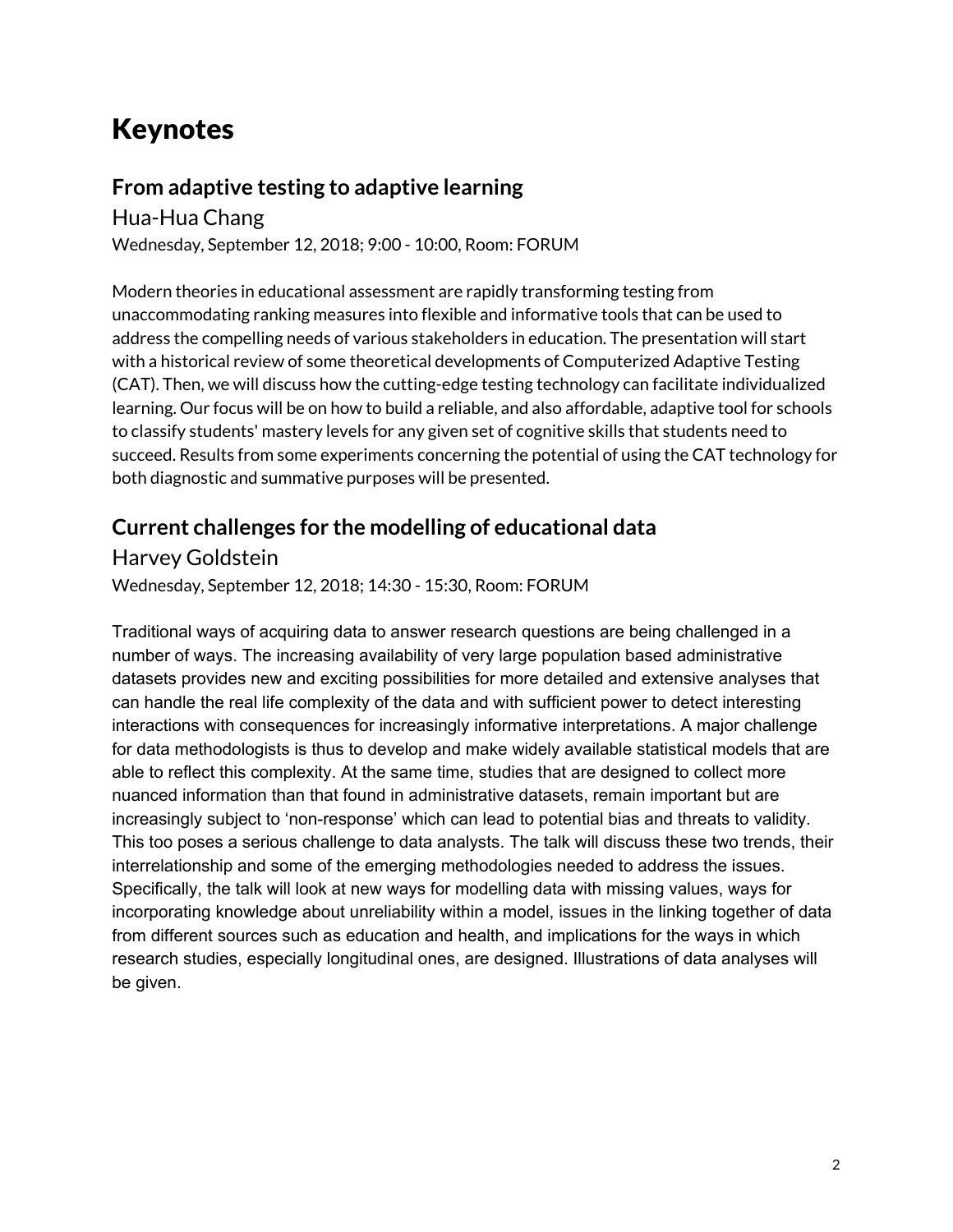# **The argument for a "Data Cube" for large-scale psychometric data**

#### Alina von Davier

Thursday, September 13, 2018; 8:30 - 9:30, Room: FORUM

In the recent years, the work with educational testing data changed due to the affordances provided by the technology, the availability of large data sets, and by advances made in data mining and machine learning. Consequently, the data analysis moved from traditional psychometrics to advanced psychometrics to computational psychometrics. In the computational psychometric framework, the psychometric theory is blended with the data-driven knowledge discovery. Despite the advances in the methodology and the availability of the large data sets collected at each administration, the way the data (from multiple tests at multiple times) are collected, stored and analyzed by the testing organizations is not conducive to these real-time, data intensive computational psychometrics and analytics methods that can reveal new patterns and information about the students.

In this presentation, I am proposing a new way to label, collect, and store data from large scale educational learning and assessment systems (LAS) using the concept of the "data cube" introduced by data scientists about 10 years ago to deal with stratification problems in big data in marketing contexts. However, applying the concept to the educational data is quite challenging: The challenges are due to the lack of coherence of the traditional content tagging, of an identity management across testing instruments, of collaboration between the psychometricians and data scientists, and most recently, the lack of validity of the newly proposed machine learning methods for measurement. Currently data for psychometrics is stored and analyzed as a two-dimensional matrix – item by examinee. The items' content, the standards or taxonomies are usually stored as narratives in various systems, of various sophistication, from Excel spreadsheets to OpenSalt. In the time of Big Data, the expectation is not only that one has access to large volumes of data, but also that the data can be aligned and analyzed on different dimensions in real time – including various item features like content standards.

I am proposing that we rewrite the taxonomies and standards as mathematical vectors, and that we add these vectors as dimensions to the "data cube." Similarly, we should vectorize the items' metadata and/or item models and align them on different dimensions of the "cube." The idea of a "data cube" evolved over time, but the paradigm is easy to communicate and describe. Psychometricians and data scientists can interactively navigate their data and visualize the results through *slicing, dicing, drilling, rolling*, and *pivoting*.

Obviously, the "data cube" is not a cube, given that the different data-vectors are of different length. A data cube is designed to organize the data by grouping it into different dimensions, indexing the data, and precomputing queries frequently. Because all the data are indexed and precomputed, a data cube query often runs significantly faster than the standard queries. Once a data cube is built and precomputed, intuitive data projections can be applied to it through a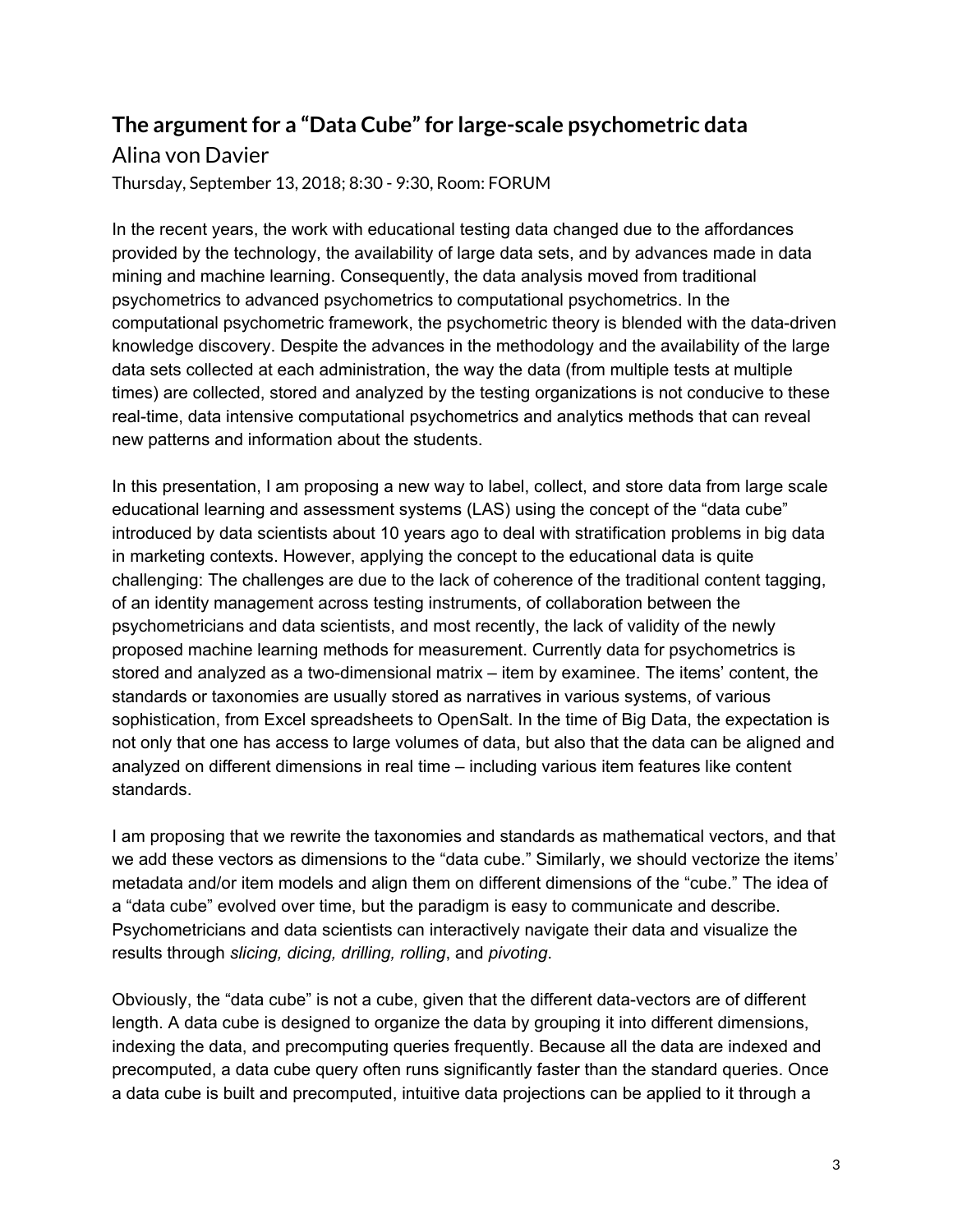number of operations. Also, the traditional psychometric models can be applied at scale and in real time in ways in which was not possible before.

At ACT we are building a Learning Analytics Platform (LEAP) for which I am proposing an updated version of this data-structure: the in-memory database technology that allows for newer interactive visualization tools to query a higher number of data dimensions interactively. In this presentation I will use large-scale examples to illustrate possible alignments based on machine learning tools across multiple testing instruments taken by millions of students.

#### **Psychometrics and response times: What, why, how, and where?**

Dylan Molenaar

Thursday, September 13, 2018; 14:45 - 15:45, Room: FORUM

The idea of response times as an important variable in psychological measurement dates back to Francis Galton (1869, 1883) who tried to assess intelligence using the time that subjects needed to respond to a basic stimulus. Due to the lack of methods to accurately assess and statistically analyze the response time data at that time, Galton's idea did not receive a lot of attention (see e.g., Jensen, 2002). Nowadays, methods to record and analyze response times are generally well available. However, interestingly, although response times have been one of the key focusses in mathematical psychology for many decades already (see e.g., Luce, 1986 for an overview), the interest by psychometricians has been relatively limited. Only recently, interest has grown in adding the item response times to the traditional psychometric analysis of the item responses. Currently, many new methods are being proposed that extend existing psychometric tools (like the two and three parameter item response theory models) to include the item response times as an additional source of intra- and inter-individual differences. With these response time methods in place, question arises what the actual contribution is of the response times to the measurement of psychological and educational constructs.

In the present talk this main question is addressed by discussing the historical background, the objective, the methods, and the future of response time modeling on the basis of the What, Why, How, and Where of psychometrics and response times:

- What brought psychometrics and response times together?
- Why are psychometricians interested in adding the response times to the analysis of the responses?
- How can we extract the desired information from the response times using the current state of the art psychometric approaches?
- Where does the scientific study of response times ultimately bring us?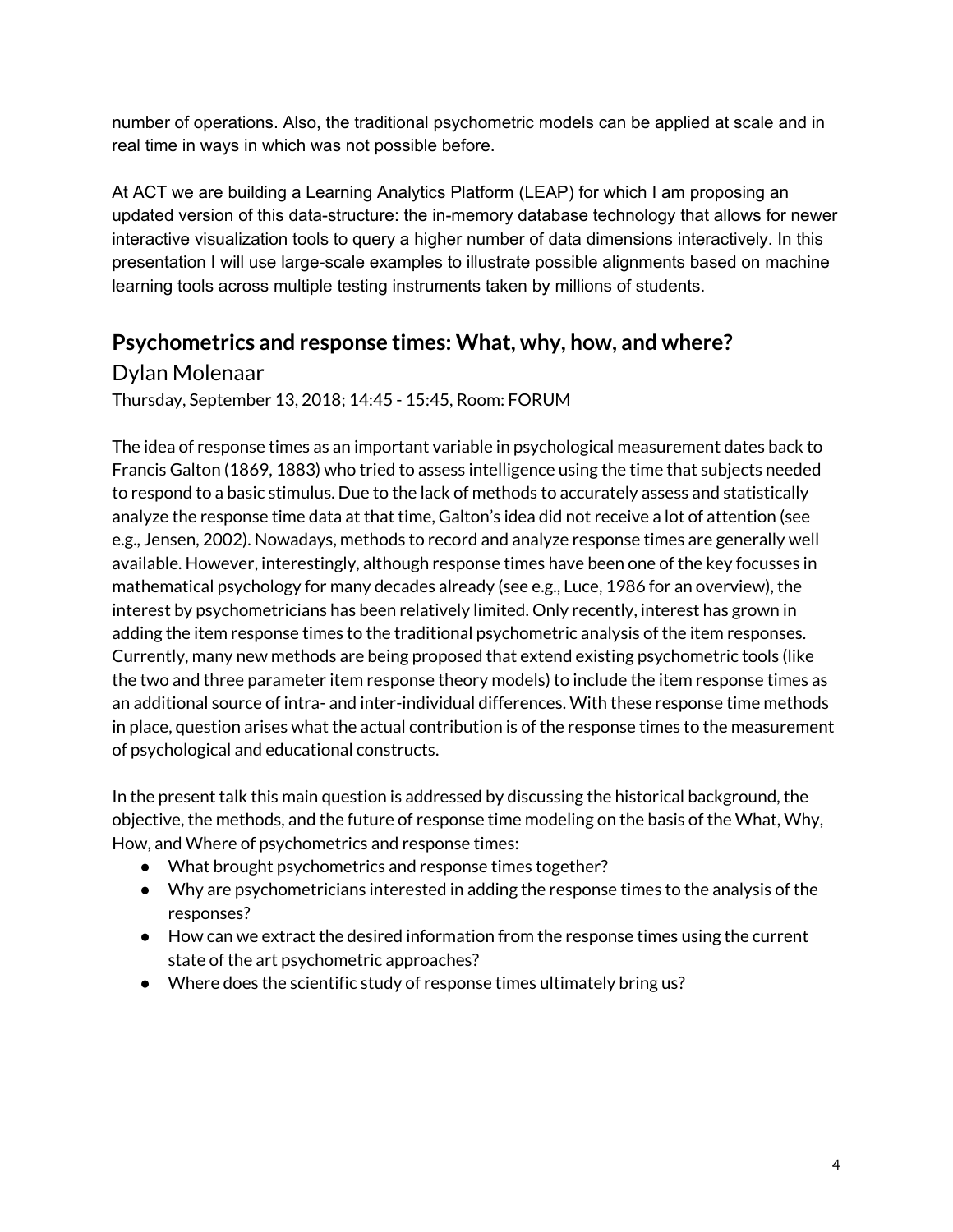# Panel Discussion

#### **Educational measurement and educationaltheory:two fields apart?**

Chair: Prof. Sigrid Blömeke, CEMO director, University of Oslo, Norway Wednesday, September 12, 2018; 15:45–17:15, Room: FORUM

This panel discussion intends to evoke a lively conversation on the connection between educational measurement and educational theory. One could argue that these are two fields widely apart in everyday research but also look at them as two sides of the same coin. In addition, the answer to this question may depend on a researcher's background. The panel includes therefore a wide span of expertise, representing educational theory, educational policy and learning sciences, applied qualitative and quantitative research as well as educational measurement, assessment, psychometrics and statistics.

Examples of questions to be discussed are

- Can education measurement exist without educational theory?
- Can education theory exist without educational measurement?
- What role does educational measurement play in the evolution of educational theory?
- What role does educational theory play in the evolution of educational measurement?
- Are both theory and measurement required to develop an understanding of educational phenomena?

The panel debate takes place in the Oslo Science Park (Forskningsparken), Gaustadalleen 21, Oslo, Norway, and is open for everybody.

#### **Panelists**

- **Alina A. von Davier**, Senior Vice President at ACT and Adjunct Professor at Fordham University, USA. The focus of Davier's research is on the development and application of computational psychometrics, in particular on blending machine learning algorithms with psychometric theory.
- **Cees Glas**, Professor at the Department of Research Methodology, Measurement and Data Analysis of the Faculty of Behavioural Science at the University of Twente, The Netherlands. The focus of Glas' research is on estimation and testing of latent variable models, in particular of IRT models, as well as on the application of IRT models in educational measurement.
- **Gabriele Kaiser**, Professor for mathematics education at the Faculty of Education of the University of Hamburg. The focus of Kaiser's research is on teacher education and teachers' professionalism, modelling and applications in school, international comparative studies, as well as on gender and cultural aspects in mathematics education.
- **Eckhard Klieme**, Director of the Department of [Educational](https://www.dipf.de/en/institute/departments/educational-quality-and-evaluation) Quality and Evaluation at the German Institute for International Educational Research in Frankfurt/M., Germany. The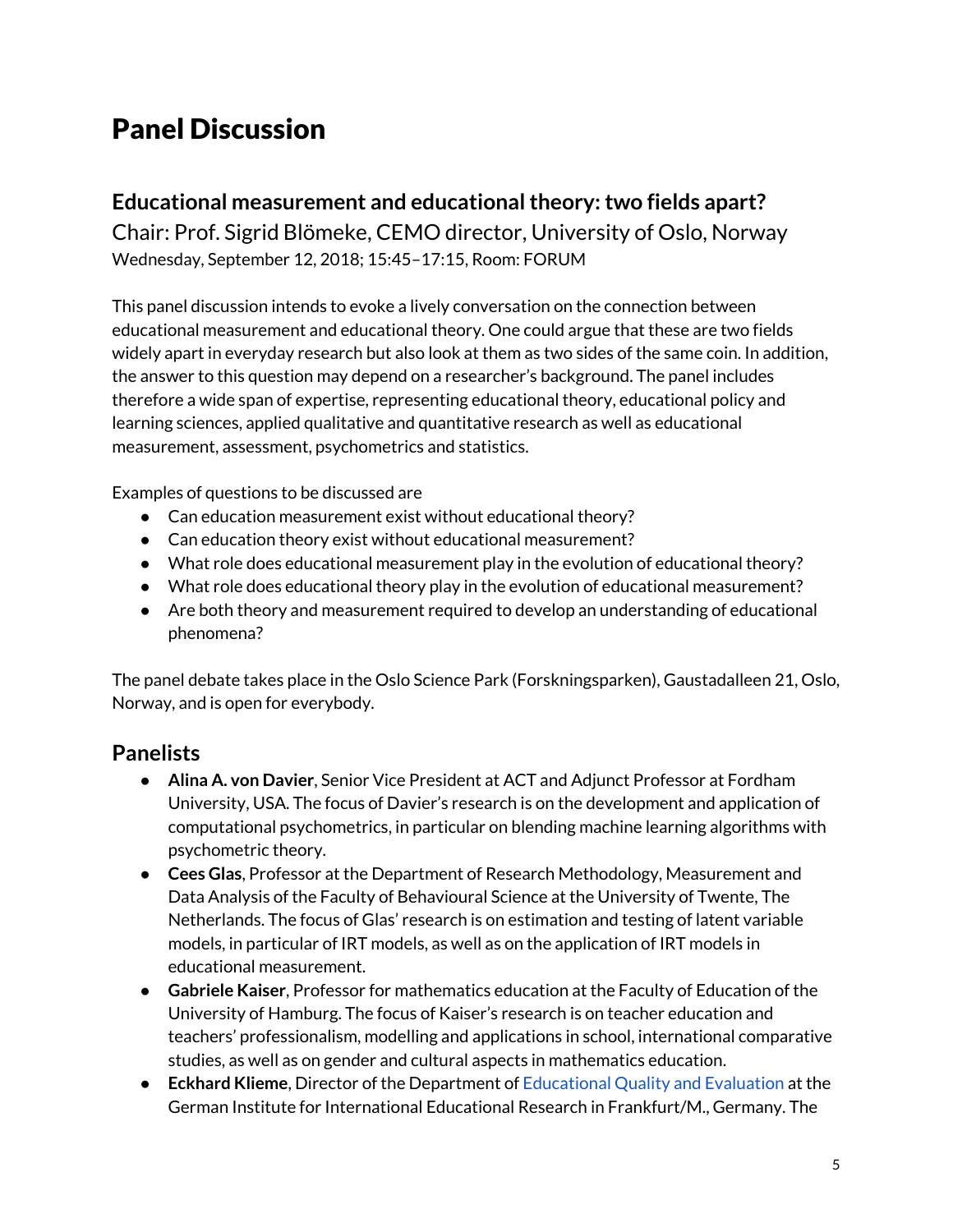focus of Klieme's research is on school effectiveness and teaching quality, assessment of student achievement and on international comparisons.

- **Sten Ludvigsen**, Professor in learning and technology at the Department of education at the Faculty of Educational Sciences of the University of Oslo, Norway. The focus of Ludvigsen's research is on learning and technology in education and work, in particular on learning analytics and theory of science.
- **Monica Melby-Lervåg**, Professor at the Department of Special Needs at the University of Oslo, Norway. The focus of Melby-Lervåg's research is on language and reading development, second language learners, cognitive development and development of math skills. She has conducted several large scale longitudinal studies and randomised controlled trials and is also particularly interested in meta-analysis.
- **David Rutkowski**, Professor with a joint appointment in Educational Policy and Educational Inquiry at Indiana University, USA. The focus of Rutkowski's research is on educational policy and technical topics within international large-scale assessment and program evaluation, in particular how large scale assessments are used within policy debates.
- **Sigrid Blömeke,** CEMO director and Professor of Educational Assessment at the University of Oslo, Norway. The focus of Blömeke's research is on the relationship of competencies and performance, primarily with respect to higher education graduates but also across the life span.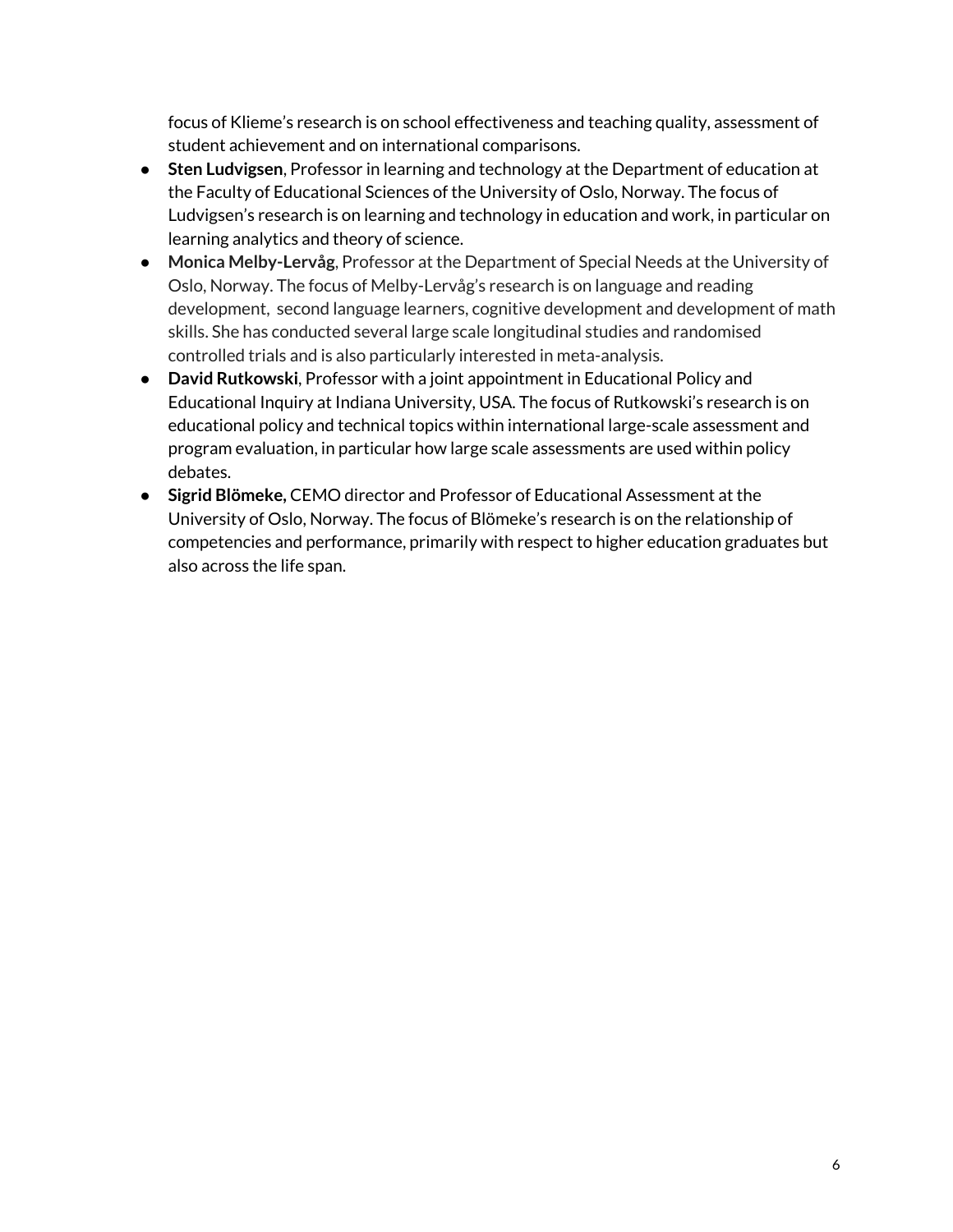# Paper Sessions

#### **An ATA Model for Multistage Testing**

Angela Verschoor Session 1A, 10:30 - 12:00, HAGEN 2

Despite an already long tradition in Multistage Testing (MST), the construction of one still remains an art: decisions regarding stages, composition of modules and routing that have to be taken are usually based on simple rules of thumb, gut feelings or previous experience. On the other hand, Automated Test Assembly (ATA) provides an excellent framework for many decisions to be optimized in a systematic way: which combination of items fulfills all specifications but still provides the most accurate measurement? Unfortunately, all ATA models devised until now only regard linear tests.

Even for relatively simple situations, questions like "At what length of the first stage in a two-stage test will the measurement error be optimal?" will yield varying answers from experts, while clearly only one answer could be correct.

In this paper, we present an ATA model for MST. The model user only needs to specify a limited set of specifications: next to the "standard" requirements for linear testing (content restrictions, practical considerations, etc.), the model assumes only an outline of the desired MST design: a number of stages, and a number of modules per stage). The other decisions (selection of items into the modules, routing rules) will be optimized in the model. For the objective function, two possibilities are offered: the first objective function assumes a flat threshold for the Fisher information function over a user-defined interval, while the second objection function minimizes the Root Mean Squared Error for a target population. As the model is non-linear, standard LP-approaches to solve these models might be cumbersome. Therefore, local search methods like Genetic Algorithms or Simulated Annealing seem to be more appropriate for this class of models. A very simple local search method will be presented, providing optimal or near-optimal results in short time.

Although results are heavily dependent on the exact constraints and available item pool, the model shows that in general in a two-stage test a relative short first stage will outperform a test with a longer first stage. Similarly, a 1-3-3 MST will in general outperform a 1-2-4 MST.

### **Peculiar Subgroup's Aberrance Response Behavior in Multistage Adaptive Testing: A simulation study**

Yuan-Ling Liaw Session 1A, 10:30 - 12:00, HAGEN 2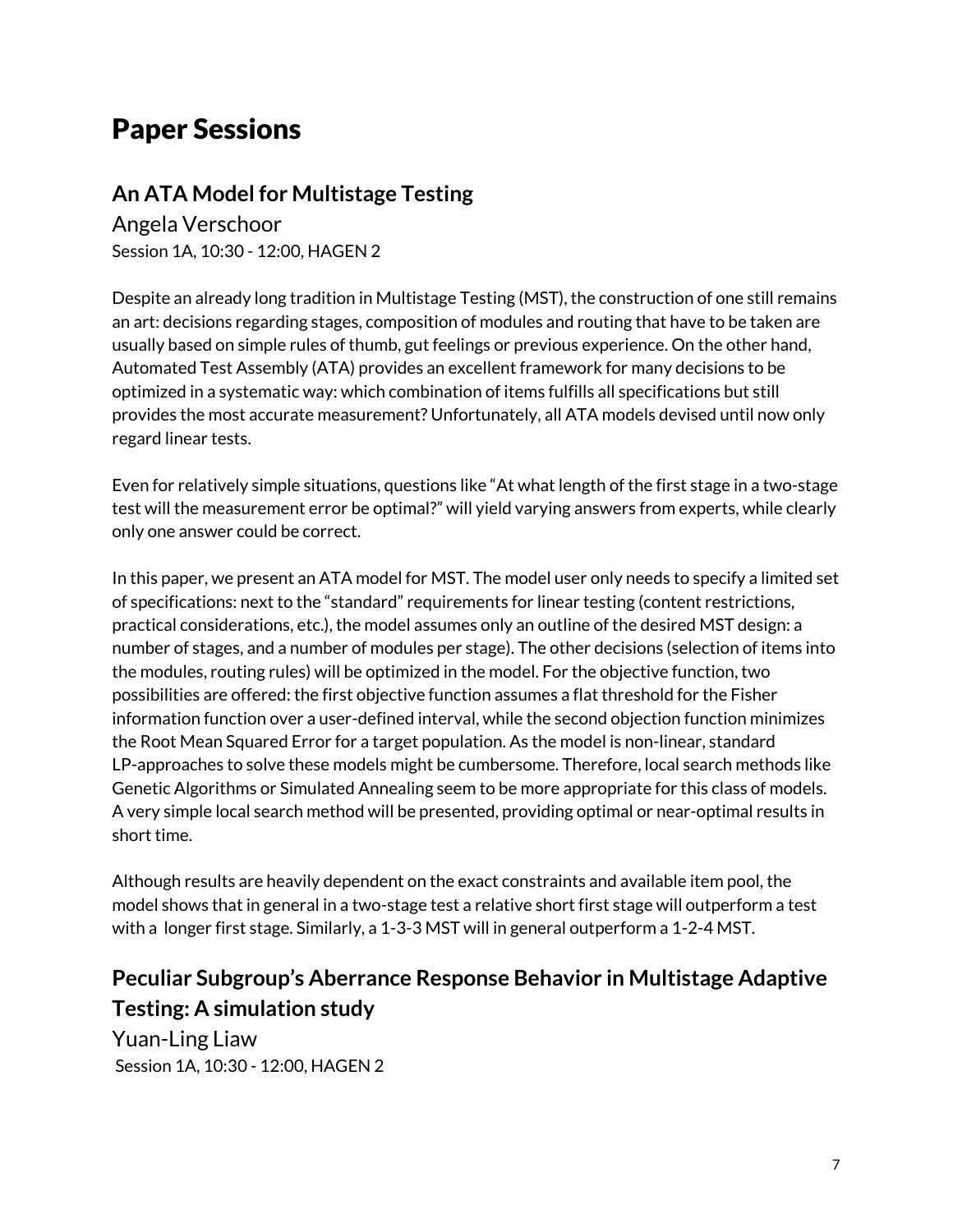The purpose of this simulation study is to investigate peculiar subgroup's aberrance response behavior under a 3-stage multistage test (MST) design. Aberrant responses may lead to proficiency estimation error because the estimates would not reflect the examinees' actual proficiency. Topics related to the examinees' aberrant responses, such as person-misfit statistics, item selection strategy, and response time, have been widely investigated under the computerized adaptive test (CAT) context (Karabatsos, 2003; Meijer, 2003; van der Linden, 2008). Like CAT, MST is also adaptive. However, MST differs substantially from CAT in terms of its design structures and adaptive algorithm. MST utilizes routing decisions that are based on performance on a series of preassembled test items, called *modules*. A test form consists of a series of*stages*in which one or more modules are administered. An MST design consists of a small number of separate modules, and each module can be assembled to meet a set of specifications such as item content and item difficulty. Adaption to an examinee's ability occurs between stages of the testing process and is based on the examinee's cumulative performance on previous item sets. Accordingly, fewer adaptation points are available under MST. MST designs vary substantially as a function of numbers of stages, numbers of modules, or numbers of items in each module. Figure 1 shows an example of a three-stage multistage testing structure. Hence it is difficult to generalize the findings derived from CAT directly to the MST context. Few studies have investigated aberrances in examinee behavior in MST and only two-stage design was investigated (Kim & Moses, 2016). As MST has received attention for their features and efficiency nowadays, more research on examinees' aberrant responses in MST literature is needed.

The simulation is based on a three-stage 1-2-3 MST with each item parameterized according to the two-parameter logistic (2PL) item response theory (IRT) model. For the no aberrance condition, the average of item difficulty parameters was set to be 0.00 for Stage 1, -0.5 for low and +0.5 for high at Stage 2, and -1.0 for low, 0 for middle, and +1.0 for high at Stage 3. The averaged item discrimination parameters are set at either 1 or 0.5 in all modules. I further simulate 100 examinees at each of 41 quadrature points on a theta scale ranging from −3.0 to +3.0, with an interval of 0.15 (N =4,100). To simulate peculiar subgroup's item responses which differ from the no aberrance condition, item responses are generated using fake item parameters to manipulate the levels of difficulty and discrimination, i.e., 15% of the examinees at each theta point; (1) subtract 0.3 from the true *b* parameters; or (2) increase 0.3 from the true *b* parameters; or (3) subtract 0.1 from the true *a* parameters; or (4) increase 0.1 from the true *a* parameters. The achievement estimates are compared with their true proficiency means (i.e., generated thetas). Full details are omitted here due to space constraints. The present findings are expected to contribute to the MST literature.

#### **Routing in the Multistage End of Primary School Test**

Maaike M. van Groen, J. Hendrik Straat, & Marie-Anne Keizer-Mittelhaëuser Session 1A, 10:30 - 12:00, HAGEN 2

Major changes are currently made on the Dutch end-of-primary-school placement test. The main change consists of making new multistage tests available. Per 2018, a domain-specific multistage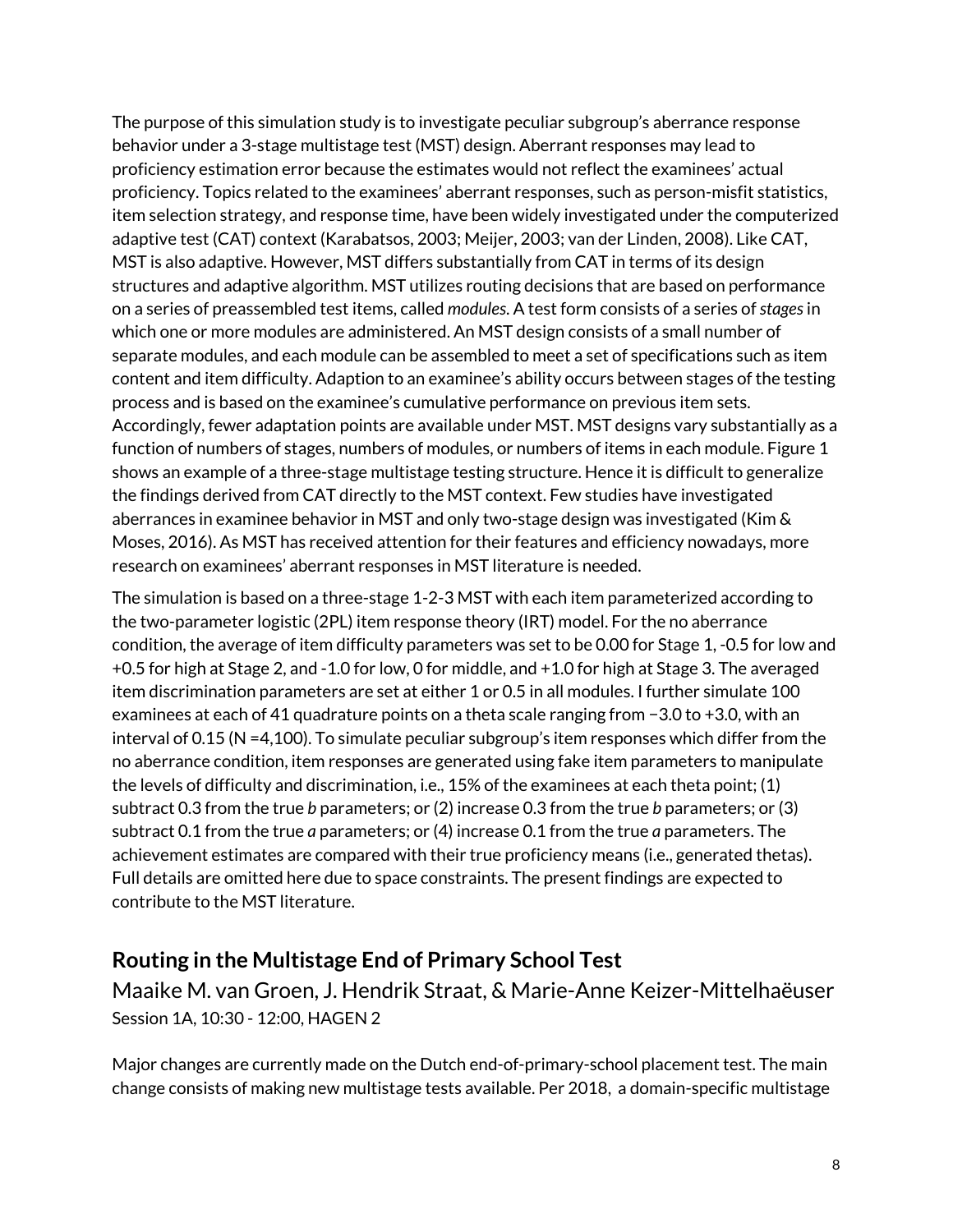test is constructed following a 1-3-3 test design. All students will make the same first stage module. After this initial module, a routing decision is made. One of three modules is selected based on the student's previous responses. After finishing the second module, a similar routing decision will be made. This implies that routing will take place twice for each of the three subjects. Given that six routing decisions will be made per student and the influence of routing on test results, it is important to consider routing carefully.

Many routing methods have been described in the literature. Several of these methods were investigated for this specific test using simulations. One challenging aspect about routing is that some methods also need prespecified cutoff points. For example, when raw scores are used as routing cutoff points one needs to determine their precise value. The student's raw score is then compared with the cutoff points to determine the next module for the student. Although the routing method itself is simple and easy to compute, the method for specifying the cutoffs is more complicated. This specification can be done in a number of ways. One option is to specify the cutoffs such that equal proportions of students are routed through each path. Another option is to use simulations to determine the optimal cutoff points. Optimality is then determined using a criterion such as the precision of the reported ability estimates, the proportion of students per test path, or the classification accuracy. This implies that depending on the routing method, a second method can be required for specifying the cutoff points.

Depending on the routing method choices can be made regarding the input for the routing method. Are decisions based on all previously administered modules or on the last administered modules? Is maximum information computed for the next module or all remaining paths? Are all possible paths admissible? We will discuss the considerations for different choices and use simulations to demonstrate the effect of different choices.

Before the first test administration simulations were run to investigate the many choices that could be made for routing. Decision making about routing was supported by those simulations. After the first test administration in April 2018, the effects of those decisions will be evaluated. How many students took each path through the test? Which changes should be made in the routing procedure for the 2019 test administration? How can we further improve routing? These and other questions will be reflected upon based on the data from the 2018 test administration.

### **A Feasibility Study of Multistage adaptive design in classroom assessments** Yan Bibby

Session 1A, 10:30 - 12:00, HAGEN 2

In computer adaptive testing, the multistage design with branching rules at decision points has seen some important applications in recent years. A feasibility study of a multistage computer-based adaptive test was carried out in 2016 as part of a system-wide program to be used in schools. The aim of this feasibility study was to evaluate the design and the branching rules. This paper will present the design, the implementation and the evaluation results.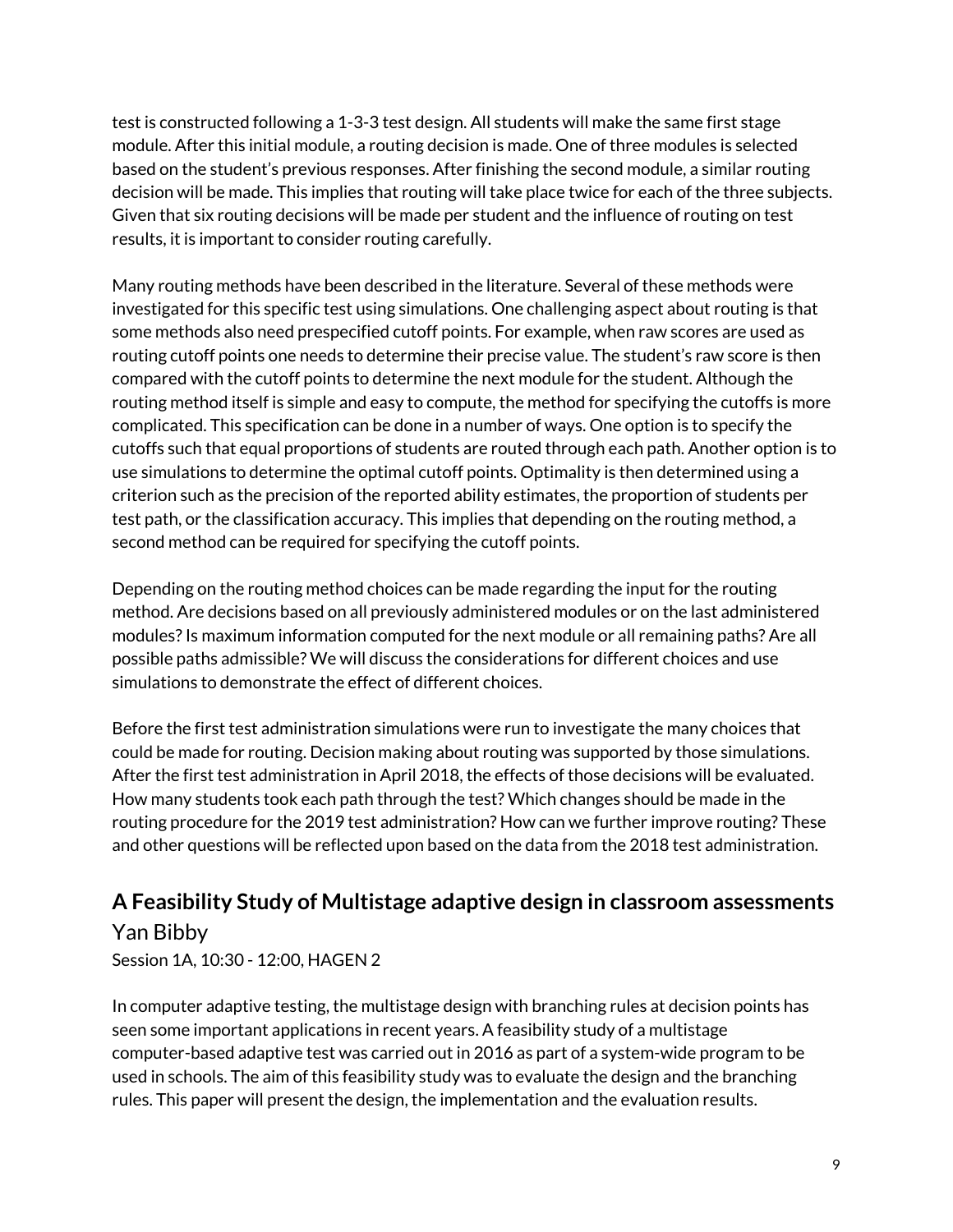The adaptive test was designed for three grade levels covering four different domains. The adaptive design is a three-stage tailored test design with a specified branching model with two decision points. Each test module consisted of a total of six mutually exclusive testlets with varying average testlet difficulties. Each participating student was administered three testlets, one at each stage, assigned according to the branching rule based on the student performance up to the decision point. All items used in the multistage adaptive test were calibrated based on data collected previously from traditional paper tests using the Rasch model using ACER ConQuest. Test items were assigned to the testlets and branching rules were developed based on these existing item difficulties.

The test data in the feasibility study were analysed, test items were recalibrated. Item difficulties and student abilities were estimated on a common scale. The cut scores predefined in the branching rules were evaluated. The result shows that most of the cut scores worked well, a few of them needed a small adjustment (within  $\pm 2$  raw score points).

The recalibration results show that the difficulty of testlet in stage 1 which was administrated to all students is approximately the average of all testlets together. The test characteristic curves show each of five paths are well separated from each other for the most part of the ability range. The student proficiencies were estimated using weighted maximum likelihood (WLEs). Student ability distributions were compared by test path. The multistage adaptive test had functioned well in terms of assigning students of different ability levels to the appropriate test paths. The data had clearly showed the branching rules had successfully directed students of higher abilities to the more difficult test paths and students of lower abilities to the easier test paths. There were marked difference in the range of student abilities between students who were assigned different paths at the end of stage 1, and the tailored test design further separated the students into different test paths based on ability at the end of stage 2.

#### **Can Multistage Testing Bridge the Cultural Measurement Divide?**

Leslie Rutkowski Session 1B, 10:30 - 12:00, VIA

Due to language, geographical, or other cultural differences, international measurement across many dozens of participants is a marked challenge, theoretically and operationally. A foundational problem is to ensure that measured constructs are equivalent, particularly as tests are increasingly tailored for groups of countries (e.g., easy booklet design in PISA). Although empirical evidence from recent rounds of one international survey – PISA – have shown a high degree of measurement equivalence across participating countries and educational systems (OECD, 2017), concerns persist over whether a common scale can be used to measure everyone (Kreiner & Christensen, 2014; Rutkowski, Rutkowski, & Liaw, 2017). And in less economically developed countries, technology is a barrier, as PISA and other assessments move to a computerized platform. This is all the more prescient as the OECD weighs moving toward a multistage adaptive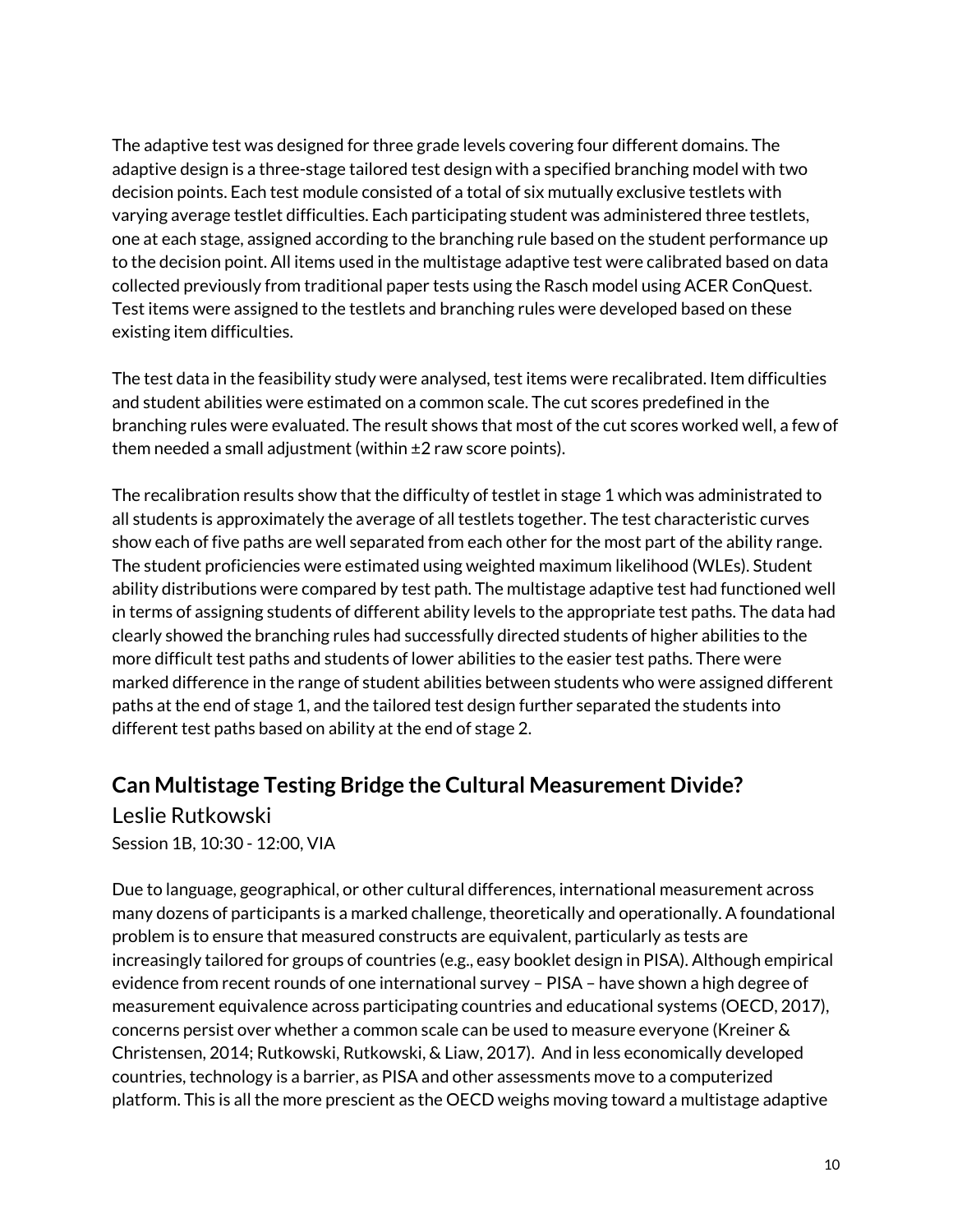test (ETS, 2016), as this innovation offers promise and peril. A key advantage of a multistage adaptive test (MAT) is the possibility for the test to be more precisely targeted toward the test takers' proficiency, while also limiting the operational burden that is typically associated with fully adaptive tests. However, testing organizations must balance this benefit against potential risks to trend measurement, cross-country comparability, and stable parameter estimates. In the current paper, I address these issues in the context of meaningful and expanding cross-cultural measurement variation. In particular, I discuss what can reasonably be gained by a MAT when countries vary widely in proficiency; the degree to which existing (trend) item banks can be brought to service; and whether items with characteristics typical of past PISA cycles can fulfill future MAT needs. I take both an empirical and simulation-based perspective to highlight several critical issues, should a MAT be adopted for upcoming rounds of PISA and in new PISA instantiations (e.g., PISA for Development).

# **Problem solving and its role in large-scale assessments: Transversal skills in educational research**

Samuel Greiff Session 1B, 10:30 - 12:00, VIA

One goal of society is placing people in jobs and educational tracks according to their individual skill level and systematically fostering their abilities. To do so, these skills have to be quantified in one way or the other. This talk considers problem solving and several types of it (e.g., Adaptive Problem Solving, Complex Problem Solving, and Collaborative Problem Solving). In fact, problem solving plays an important role in recent large-scale assessments as transversal skill including PISA and PIAAC. For instance, a computer-based assessment of Complex Problem Solving was included in the PISA 2012 survey and Collaborative Problem Solving was assessed in the latest PISA 2015 cycle with over half a million students in over 70 countries. While results of these assessments will yield important implications for educationalists and politicians around the globe, the role of problem solving is controversial among cognitive scientists. In this talk, conceptual backgrounds, assessment instruments, empirical findings, and political implications will be presented in a nutshell and directions for future scientific endeavors will be discussed.

### **Treatment of Missing Covariate Data in the Scaling Model in Large-Scale Assessments**

Simon Grund, Oliver Lüdtke, & Alexander Robitzsch Session 1B, 10:30 - 12:00, VIA

In educational large-scale assessments (LSA), the method of plausible values (PVs) is used to correct measurement error in the achievement test and to represent students' (latent) proficiency scores while taking covariates from the background questionnaire, such as learning attitudes or interests, into account (Mislevy, 1991). This method follows the multiple imputation (MI) approach of Rubin (1987) by considering the latent proficiency scores as missing data, thus generating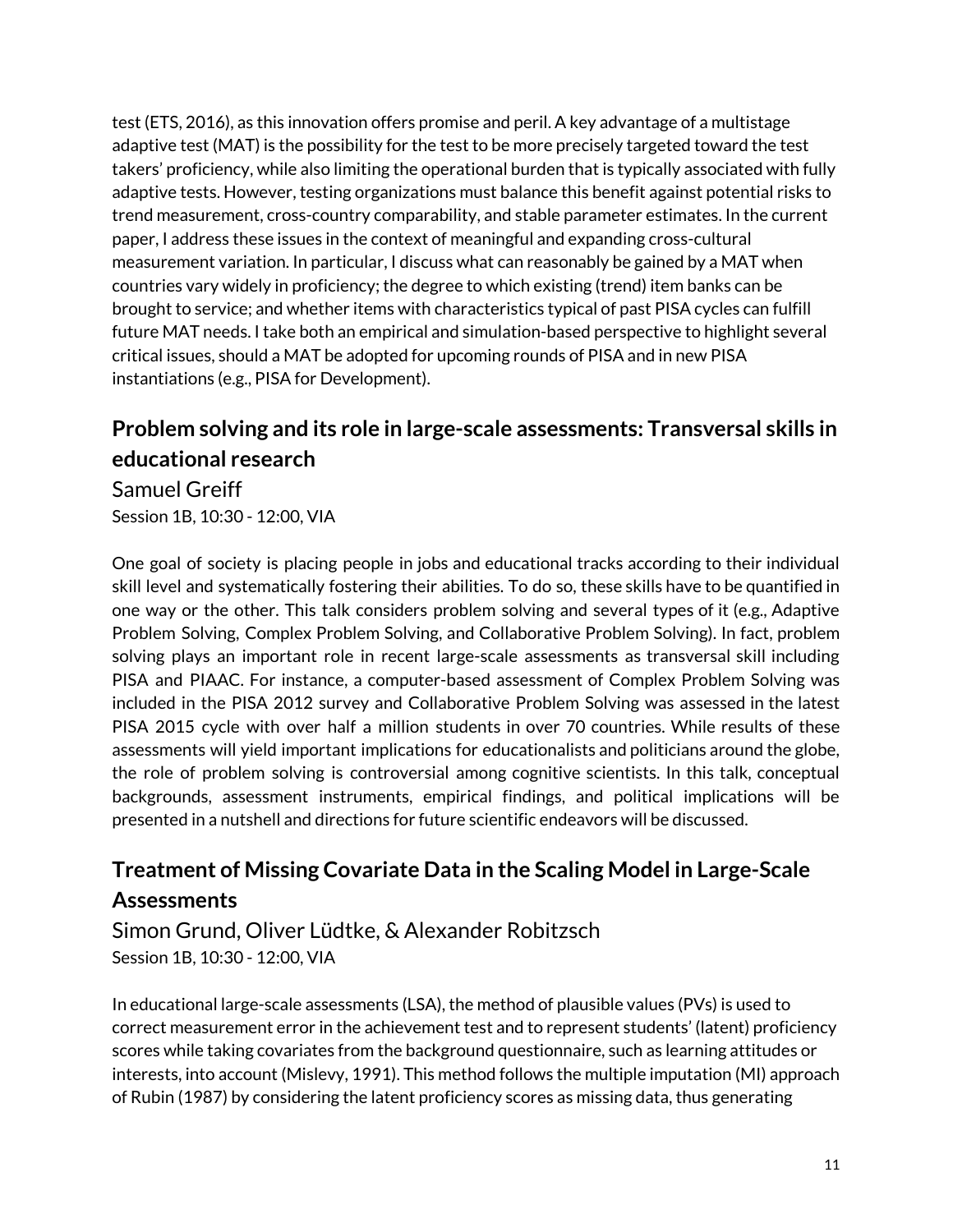predictions for students' proficiency from a scaling model that is based on both the achievement test data and the covariates in the background questionnaire. However, the scaling procedures employed in the generation of PVs require that the covariates are completely observed. This raises the question of how PVs should be generated from the scaling model when the covariates in the background model contain missing data (Rutkowski, 2011; von Davier, 2013).

In the present talk, we consider different strategies for dealing with missing data in the covariates of the scaling model. This includes the procedures currently employed in educational LSAs such as PISA, which rely on recoding the covariates with missing data before they are entered into the scaling model. In addition, we consider different strategies for treating the missing data that rely on nested and non-nested MI. In this context, non-nested MI refers to procedures that attempt to treat measurement error and missing data simultaneously (i.e., in a single stage), whereas nested MI refers to strategies that generate imputations for missing data and PVs in two consecutive stages (Harel, 2007; Rubin, 2003).

Finally, we present the results from a simulation study that compared these methods in a number of different settings. We show that the procedures currently employed in PISA can lead to biased parameter estimates when the data are not missing completely at random. By contrast, nested and non-nested MI are shown to provide unbiased estimates even with systematically missing data. In addition, we show that simplified procedures on the basis of nested MI which use only a single imputation in the second stage can provide similar results without the need for specialized software implementing the pooling methods required for nested MI. In this context, we emphasize the important differences in perspective of those involved in the scaling of the achievement data on the one hand and those performing secondary analyses on the basis of PVs on the other hand. We close with a discussion of our findings and consider possible consequences for current and future practices of handling missing covariate data in the scaling model in educational LSAs.

### **De-weighting Plausible Values in International Large-Scale Assessment: A new method for reducing measurement variance.**

Eva de Schipper, R.C.W. Feskens, G. Maris, & I. Partchev Session 1B, 10:30 - 12:00, VIA

International large-scale (educational) assessment (ILSA) studies, such as PISA, measure the abilities of students across countries in different subjects such as mathematics or reading. The main goal of ILSA studies is to make accurate inferences about populations. For various reasons, it is common in ILSA studies to administer different sets of questions to the sampled students. Expressing this additional degree of uncertainty of measurement for an individual is one of the reasons that ILSA studies usually provide several possible scores for each individual, called plausible values. These are used to estimate the statistics of interest as well as to estimate the amount of measurement error in said statistic. Among the usual statistics of interest, especially proportions suffer from a larger amount of measurement error due to the granular nature of plausible values; they are either above or below a specified standard, essentially dichotomizing the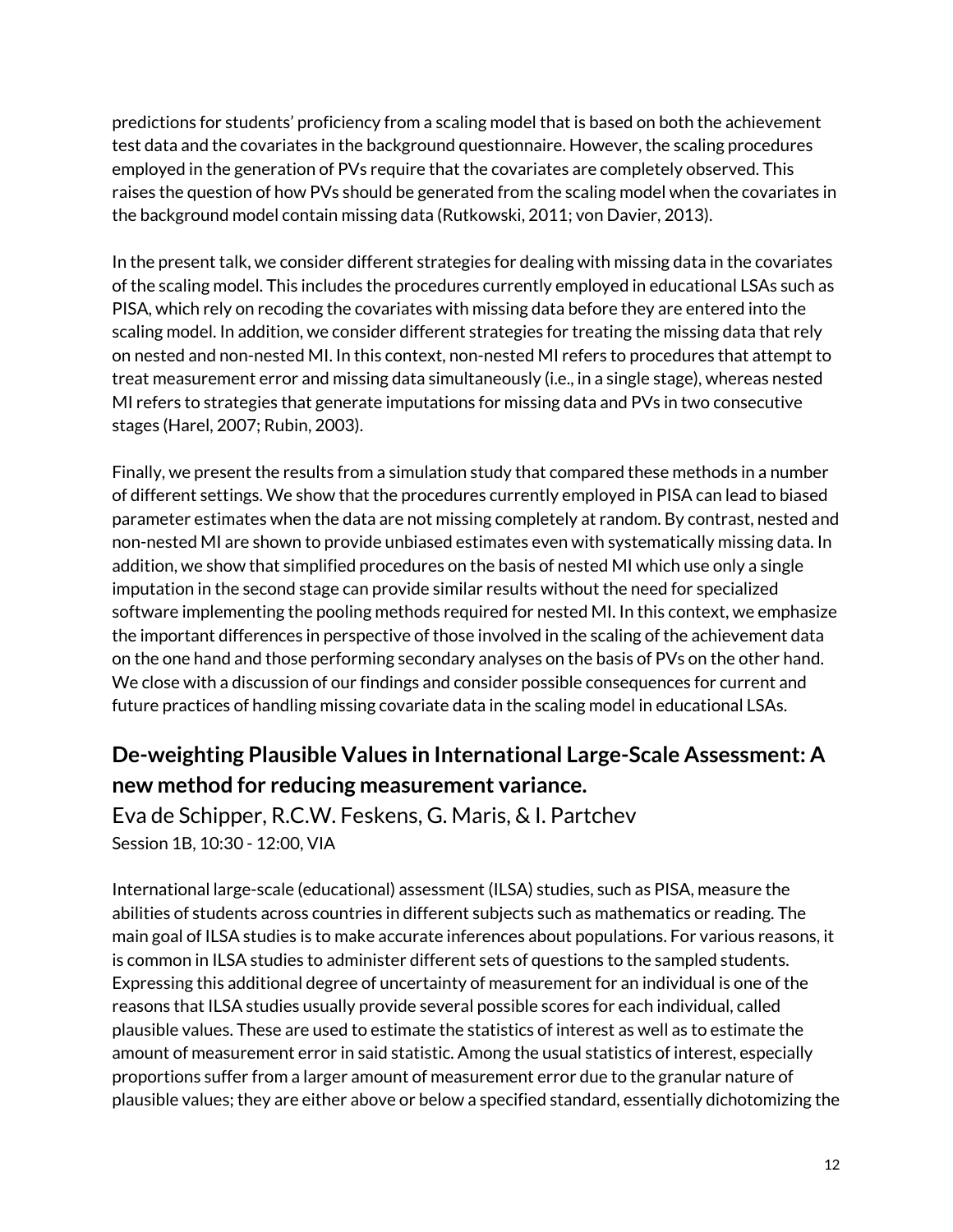continuous plausible value. The measurement error is further inflated once the plausible value for an individual is multiplied by their sampling weight.

In this study, a method called *de-weighting* is introduced to prevent this inflation of measurement error in ILSA population estimates due to sampling weights. In short, the de-weighting of plausible values entails imputing as many plausible values for a sampled individual as their sampling weight, as opposed to simply multiplying a single imputed plausible value by their sampling weight. The variability of the individuals in the population who are not sampled and therefore represented through a sampling weight is thus taken into account. The findings suggest that the proposed method greatly reduces measurement variance, thereby also decreasing the standard error of the estimates. As hypothesized, the effect is greatest when estimating proportions. The possible implications of using the de-weighting method for ILSA studies are discussed.

#### **A quadrature Kalman filter for estimating MIRT models for sequential data**

Peter van Rijn

Session 2A, 12:45 - 14:15, HAGEN 2

Although numerous approaches exist for modeling sequential data in the context of item response theory (IRT; von Davier, Xu, & Carstensen, 2011), some issues still persist. A first issue concerns the sequential nature of the data. Some approaches that have been applied in a longitudinal context are problematic because they do not take into account the order of the observations. For example, the model described by te Marvelde, Glas, Van Landeghem, and Van Damme (2006) and Andrade and Tavares (2005) assumes a straightforward multivariate normal distribution for the latent variables at different measurement occasions. However, in this approach, any permutation of the measurement occasions will show the exact same fit, because the order of the observations is not taken into account.

A second issue that can be distinguished is computational tractability. Some approaches can relatively quickly become computationally intractable, because at each time point a new latent variable is introduced (Embretson, 1991; Fischer, 1989; Andrade &Tavares, 2005; te Marvelde et al., 2006). This increases the dimensionality proportional with the number of time points, and is generally referred to as the curse of dimensionality. The problem lies in the estimation, which in IRT typically is performed by maximizing the marginal likelihood. This likelihood is obtained by integrating out the latent variables. Although current estimation methods in IRT can deal with higher dimensions, in practice, the effective dimensionality of the integral (after dimension reduction techniques) cannot be larger than six or so (Cai, 2010). This problem becomes even more pertinent when a multidimensional IRT model is to be used at each time point (Rijmen, 2010; Cho, Athay, & Preacher, 2013).

A general method for estimating multidimensional item response theory (MIRT) models for longitudinal and time series data, which addresses both these issues, is presented. The method employs an expectation-maximization (EM) algorithm in which the expectation step is formed by a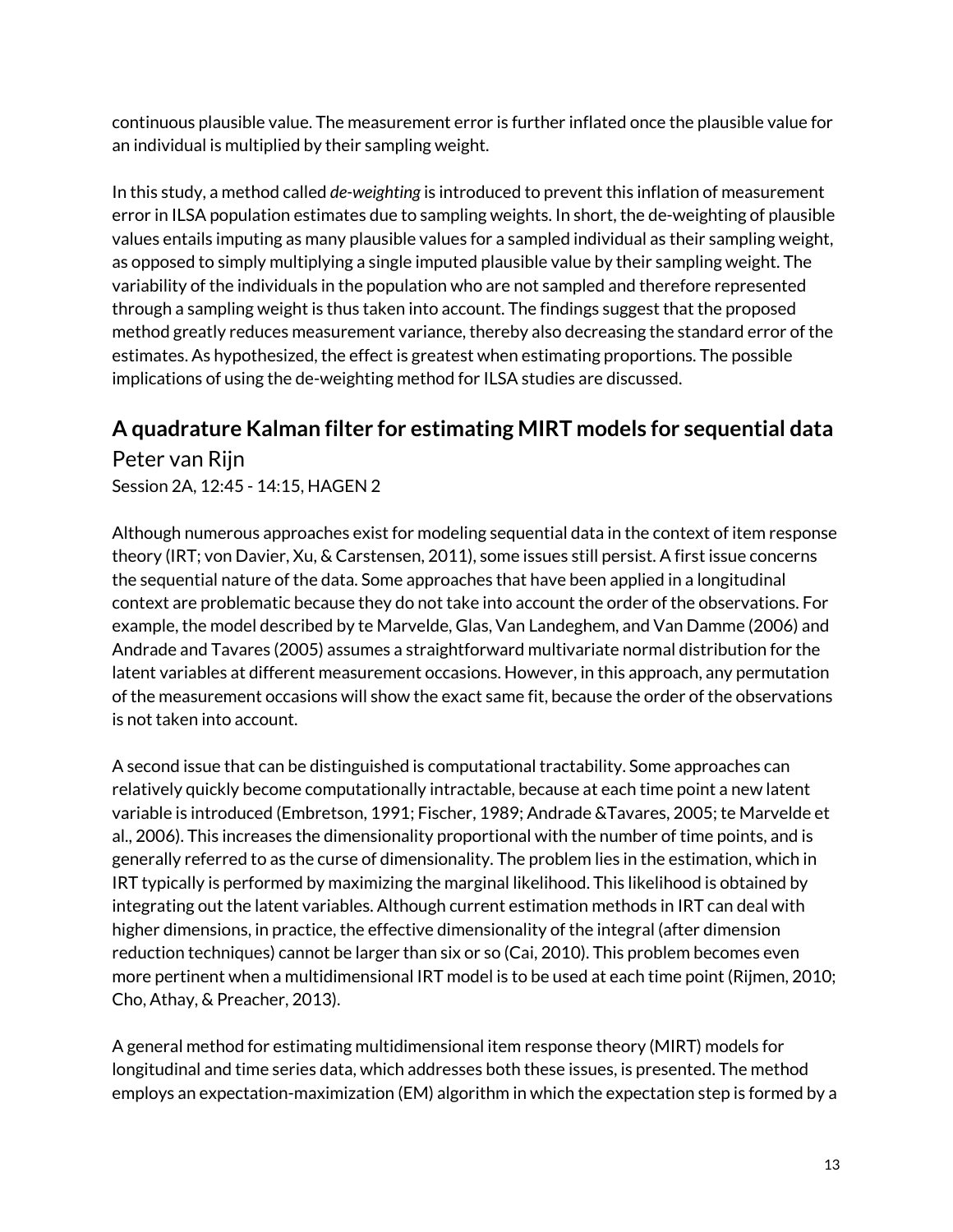discrete-time Kalman filter that makes use of adaptive Gauss-Hermite quadrature to deal with nonlinearity and non-normality (Arasaratnam, Haykin, & Elliott, 2007). The use of quadrature is highly similar to marginal maximum likelihood estimation of regular MIRT models, thereby providing a natural extension of the latter method to longitudinal and time series settings. Two applications of the method to real educational data are discussed.

# **Efficient estimation of item response theory models with multiple groups in large-scale educational assessments**

Björn Andersson Session 2A, 12:45 - 14:15, HAGEN 2

In large-scale educational assessment programs, students in different countries or regions are assessed in subject domains such as mathematics, reading and science. In these programs, the underlying model is an item response theory model which defines the relationship between a hypothesized latent variable vector, the background variables and the observed item responses. Due to the large amount of data involved in these assessment programs, several simplifying assumptions are usually made when estimating the parameters of the underlying model. These assumptions include a unidimensional latent variable and measurement invariance across regions. This talk presents a new estimation method using a second-order Laplace approximation of the likelihood for multidimensional multiple group item response theory models which enables the use of more realistic models in large-scale educational assessment programs. We illustrate how the proposed method can be used to improve the estimation of population parameters using large-scale assessment data and suggest ways in which the operational procedures can be modified to better assess the performance of students in individual countries or regions.

# **Nonlinear item-level moderation in measurement models: Exploring the relationship between product and process data**

Maria Bolsinova & Dylan Molenaar Session 2A, 12:45 - 14:15, HAGEN 2

When educational tests are presented in a computerised form, it is feasible to not only record the product of the response process (i.e., response accuracy or response choice), but also the characteristics of the process itself. For each combination of the person and the item different values of many additional variables could be recorded: response times, confidence ratings, verbally reported response processes, number of actions in interactive items, number of item clicks, number of eye fixations on the areas of interest, inspection times, response changes, certainty scores, or physiological measures. These variables can be included as moderators in the measurement models for the ability of interest such that one can investigate whether the probability of a correct response is related to the value of the moderator and whether there is an interaction effect between the measured ability and the moderator. For moderators that vary across persons but not across items (e.g., traditional moderators like age or SES) there is a wide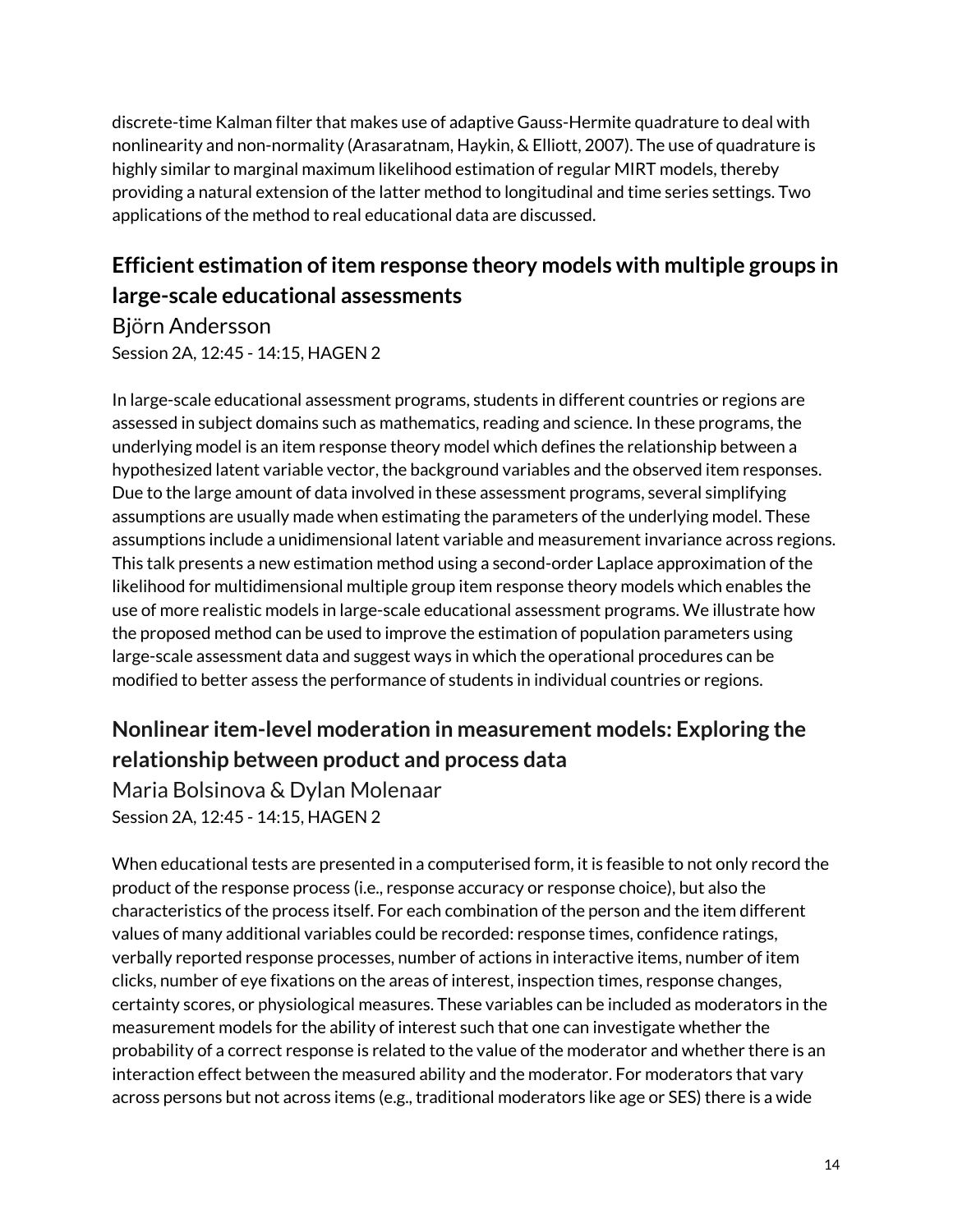variety of multi-group, linear, nonlinear and nonparametric methods for investigating these effects. Item-level moderators have received much less attention in the latent variable model literature. The development of methods to test for interactions between item-level moderators and the ability has recently started to evolve across similar lines as in traditional moderation models. That is, approaches have been proposed that require categorisation (Partchev & De Boeck, 2012) of the item-level moderators and models have been proposed by specifying linear functions between the intercept and slope parameter of the measurement model and the item-level moderator (Bolsinova, Tijmstra, & Molenaar, 2017; Goldhammer, Steinwascher, Kroehne,& Naumann, 2017).

However, parametric nonlinear and nonparametric models for indicator-level moderation are lacking while such approaches are valuable in exploring the exact form of the relationship between the moderator and the parameters of the model. The assumption of linearity of item-level moderation might be violated in practice, and using linear models might lead to invalid conclusions about the relationship between the parameters of the measurement model and the item-specific moderator. For instance, one might conclude that the intercept increases with the values of the moderator (e.g., that slower responses on a science test are more often correct), while it might be that it increases only up to some value of the moderator and decreases after that value, or that the increase is not linear. Therefore, we propose to model the relationship between the item-specific moderator and the parameters of the measurement model in a more flexible way. In this presentation, parametric nonlinear and nonparametric item-level moderation methods are developed. In a simulation study we demonstrate the viability of these methods. In addition, the methods are applied to a real dataset pertaining to arithmetic ability in which the main and interaction effects of response time are investigated.

# **Revisiting the Bahadur representation of sample quantiles for the standard error of kernel equating**

Gabriel Wallin & Jorge Gonzalez Session 2B, 12:45 - 14:15, VIA

In educational measurement, the comparability of test scores coming from different test versions is essential for fair assessments of test takers. Statistical models for test score equating enable such comparisons using a functional parameter–the equating transformation–that maps the scores from the scale of one test form into their equivalents on the scale of another. The standard error of equating (SEE) is one of the most common measures used when evaluating an equating transformation. In kernel equating (KE), the SEE has been derived using the delta method (von Davier, Holland, & Thayer, 2004), by relying on the asymptotic normality of the maximum likelihood estimators of score probabilities. Thus, using the delta method for calculating the SEE would be theoretically valid only when estimated score probabilities are, at least, approximately normally distributed. Because score probabilities in KE are commonly estimated after presmoothing the score distributions using maximum likelihood estimates from loglinear models, this issue has not been of great concern.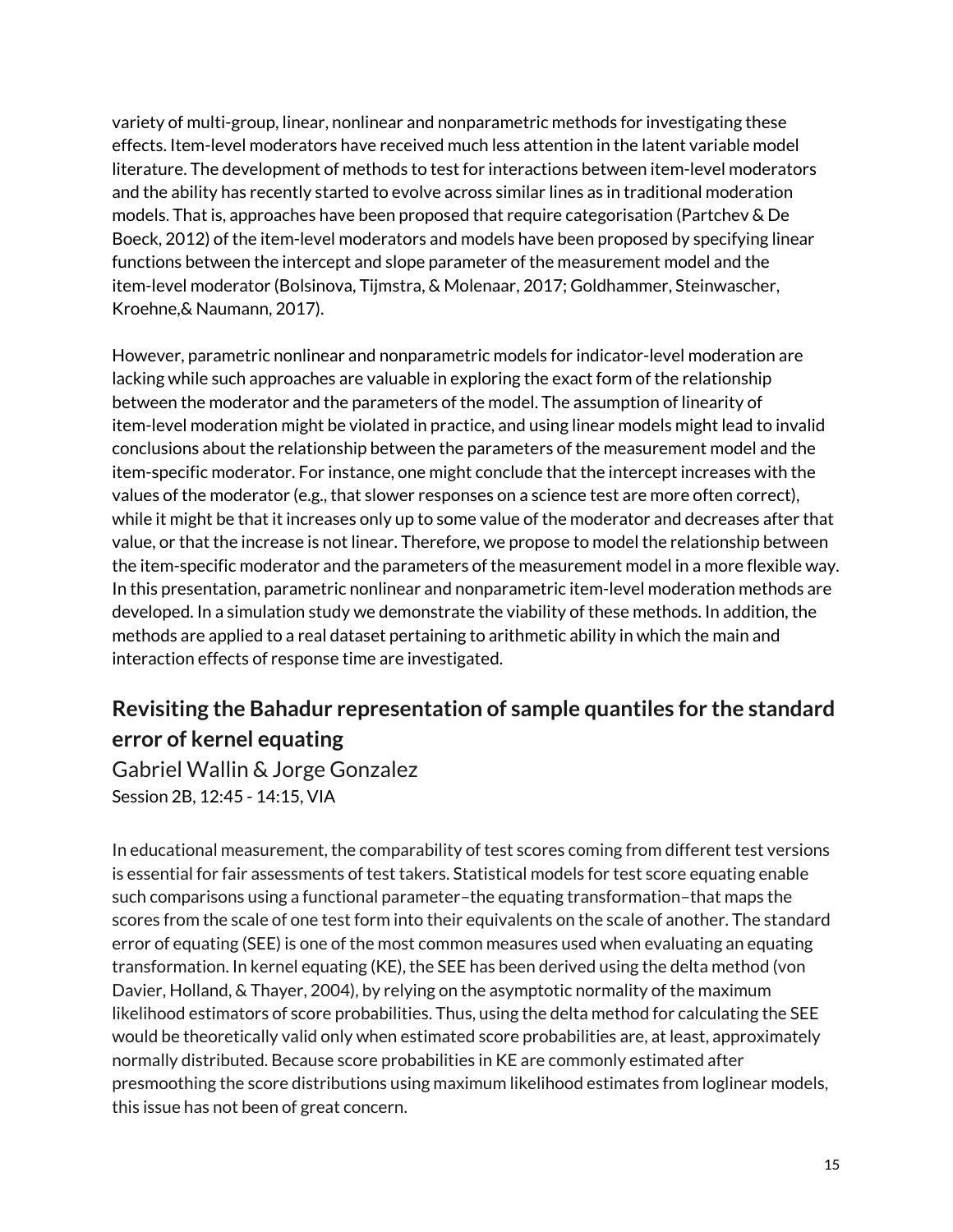In recent years, however, alternative methods of presmoothing have been suggested. Some of them do not necessarily lead to approximately normally distributed estimated score probabilities, which makes it possible to question the validity of the current method for calculating the SEE. An alternative method that does not rely on normality and that use the Bahadur representation of sample quantiles (Bahadur, 1966) was suggested by Liou, Cheng, and Johnson (1997). These authors derived SEE expressions for the nonequivalent groups with anchor test designs, considering both equating estimators that used the Gaussian kernel as well as the uniform kernel for the continuization of the score distributions. To the best of the author's knowledge, no comparison has been made between the delta method of computing the SEE and the method that uses the Bahadur representation of sample quantiles. In this study, the alternative method suggested by Liou, Cheng, and Johnson is expanded to: i) include expressions for the SEE that can be used regardless of the choice of the kernel function, ii) include other data collection designs (e.g., the equivalent groups design), and iii) obtain an expression of the SEE for the chained equating transformation. With these new results at hand, the two different methods of calculating the SEE are compared for different data collection designs, kernel functions, presmoothing models, and using both post-stratification equating and chained equating.

## **A new likelihood approach for the simultaneous estimation of IRT equating coefficients on multiple forms**

Waldir Leoncio & Michela Battauz Session 2B, 12:45 - 14:15, VIA

Test equating is a statistical procedure to ensure that scores from different test forms are comparable and can be used interchangeably (González and Wiberg, 2017). Within the Item Response Theory framework, if the statistical modeling of each test form is performed independently, their respective parameters will be on different scales and thus incomparable. Equating solves this problem by transforming item parameters so they are all on the same scale. Popular methods for equating pairs of test forms include the mean-sigma, mean-mean, Stocking–Lord and Haebara (Kolen and Brennan, 2014). For multiple forms, it might be necessary to employ more elaborate methods which take into account all the relationships between the forms.

We are proposing a new statistical methodology that simultaneously equates a large number of test forms. Simultaneous equating methods are not new in the literature, with Haberman (2009) proposing a linear regression method, Battauz (2013) presenting chain and average equating coefficients and Battauz (2017) introducing the generalization of some well-known methods such as those mentioned above. Our proposal differentiates itself from the current state-of-the-art by using the likelihood function of the true item parameters and the equating coefficients to perform the concurrent estimation of all equating coefficients. By taking into account the heteroskedasticity of the item parameter estimates as well as the correlations between the item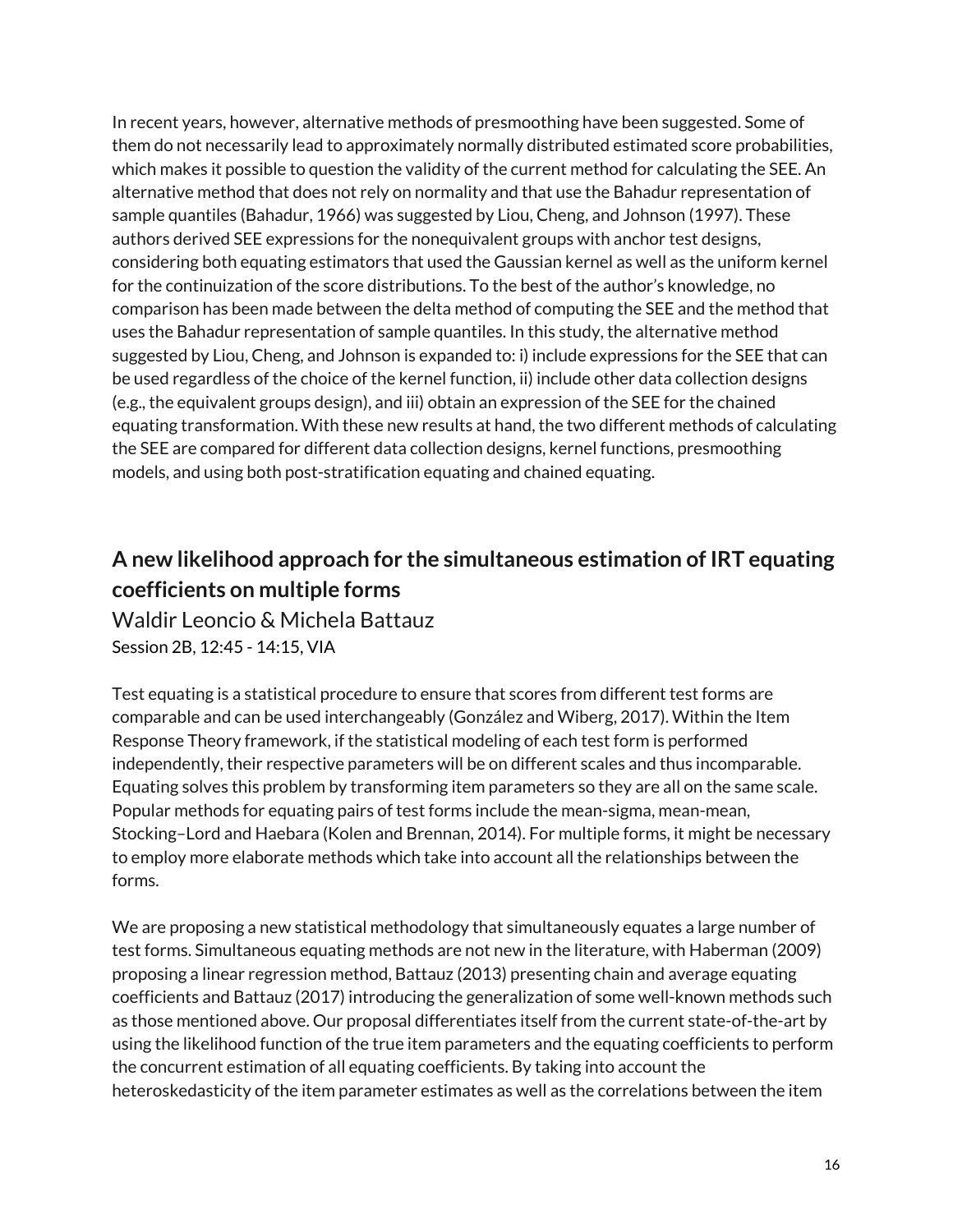parameter estimates of each test form, this new method yields equating coefficient estimates which are more efficient than what is currently available in the literature.

When dealing with large-scale assessments, often composed of several test forms with dozens or hundreds of items each, the number of parameters to be estimated can easily become a concern. After all, each new item adds at least one IRT parameter to the likelihood function, and any additional test form can introduce several new items as well as two mandatory equating coefficients. This can quickly make the proposed approach too complex from a computational point of view. We overcome this problem by considering the equating coefficients as parameters of interest and the true item parameters as nuisance parameters. With this setup, the profile likelihood can be used instead of its complete counterpart, thus potentially saving the costly estimation of hundreds of parameters of secondary importance.

The statistical and computational properties of the methods developed are being investigated under controlled simulations and the results are promising. Possible practical applications include any large- scale assessment which administers and equates several test forms.

### **Criterion-referenced adaptive university exams: Effects of differentlinking designs on ability estimates**

Aron Fink, Sebastian Born, Andreas Frey, & Christian Spoden Session 2B, 12:45 - 14:15, VIA

The increasing digitalization in the educational sector opens up new opportunities not only for the teaching process, but also for the design of written university exams. Digital technologies make it possible to use innovative item formats and have the potential to foster the efficiency of scoring and data handling. Furthermore, and even more important from a scientific point of view, the shift to using digital technology for testing purposes in higher education provides the opportunity to implement state-of the art-methods from Psychometrics and Educational Measurement in the day-to-day practice. In particular, criterion-referenced computerized adaptive testing (CR-CAT) has the potential to make university exams more individualized, more accurate and fairer. From a practical point of view, however, the calibration of the item pool needed for CR-CAT poses a critical challenge since a separate calibration study is often not feasible and/or sample sizes of university exams are too low to allow for a stable estimation of item parameters. Thus, we suggest a new method for continuous item pool calibration during the operational CR-CAT phase. This method enables a step-by-step build-up of the item pool across several time points without a separate calibration study. In order to keep the scale constant across time points, link items are used. Due to the novelty of the method, the impact of the proportion of link items used and their item difficulty distribution on the quality of the person ability estimates (q) is unclear. To shed light into this, a simulation study based on a fully crossed design with the four factors "proportion of link items" (1/6, 1/4, 1/3 of test length), "difficulty distribution of link items" (normal, uniform, bi-modal with very low and very high difficulty only), "test length" (36, 48, 60 items), and "sample size" per time point (50, 100, 300) was carried out. Evaluation criteria for the quality of the q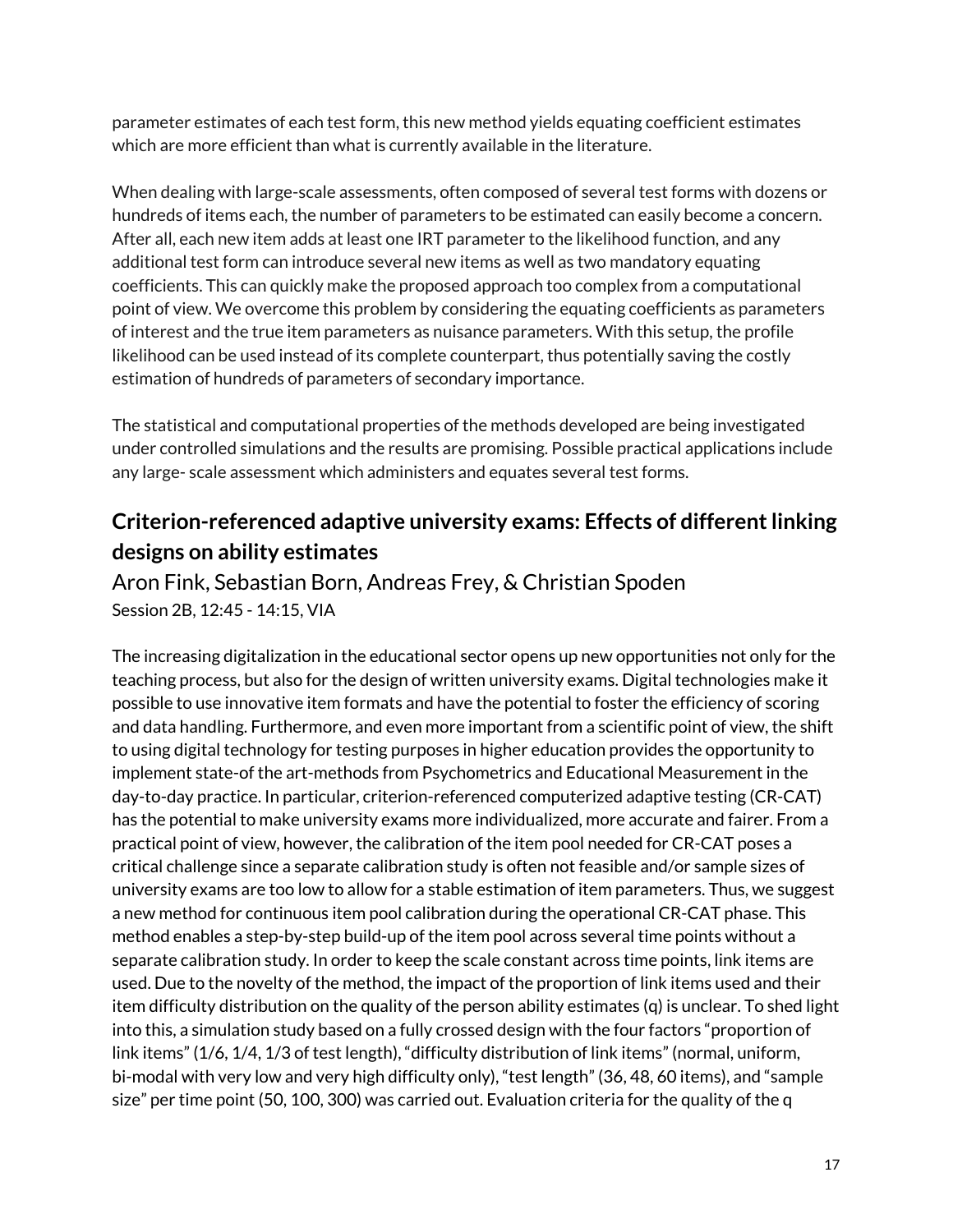estimates are the bias conditional on q and the standard error of q conditional on q. The study is currently running, but will be completed before the conference. Regarding the results, we expect that a higher proportion of extremely difficult link items will reduce both bias and standard error for persons at the margins of the ability distribution. Longer test lengths and larger sample sizes should lead to less bias and lower standard error for all persons.

#### **Resetting the standard with IRT concurrent calibration and Circle-arc equating in small samples**

Monika Vaheoja, Norman. D., Verhelst, & Theo. J. H. M. Eggen Session 2B, 12:45 - 14:15, VIA

Resetting standard performance statistically in tests with small samples is challenging because the small sample statistics often include bias, caused by sampling error. In practice, therefore, are the standard setting procedures applied that rely on experts' estimation such as Angoff (1971), and empirical information to statistically reset the standard is neglected. But the standard-setting methods that include experts estimation, are biased too, and often expensive (Cizek & Bunch, 2007).

Livingston and Kim (2009) proposed a circle-arc equating for small samples. This method assumes a curvilinear relationship between reference and a new test to prevent the transformation of the scores beyond the range of possible scores. Different studies have shown promising results in favor of circle-arc method (Dwyer, 2016; LaFlair, Isbell, May, Gutierrez & Jamieson, 2015), but because the circle-arc method is a solution from the classical test theory approach it has its limitations too. Especially in the context where the population ability and test difficulty interact. In the later, Item Response Theory (IRT) outperforms classical test theory, but until now, it is not advised for small samples (Kolen & Brennan, 2014).

IRT is a theory about the responses of participants on a given test or exam. In this theory, the probability of correctly answering an item by a respondent is modeled assuming that a score on an item is dependent on the ability of the respondent and of the item characteristics. One of the IRT models is the One Parameter Logistic Model (OPLM; Verhelst & Glas, 1995). In OPLM are the item difficulty parameters estimated with the conditional maximum likelihood estimation, which means that no assumption of the population ability has to be made and the sample does not have to be representative to the population.

In the present simulation study, we will compare Circle-arc equating and IRT concurrent calibration with OPLM in transferring cut-score from reference test to a new test in three different contexts: at first we will fix the reference sample during the calibration, second, set them free and in the third context we will vary the population ability on a new test with low, and high ability group. Within each context, data is simulated in three varying situations: sample size, test length, and test difficulty. The results demonstrate that even in small samples (50 subjects taking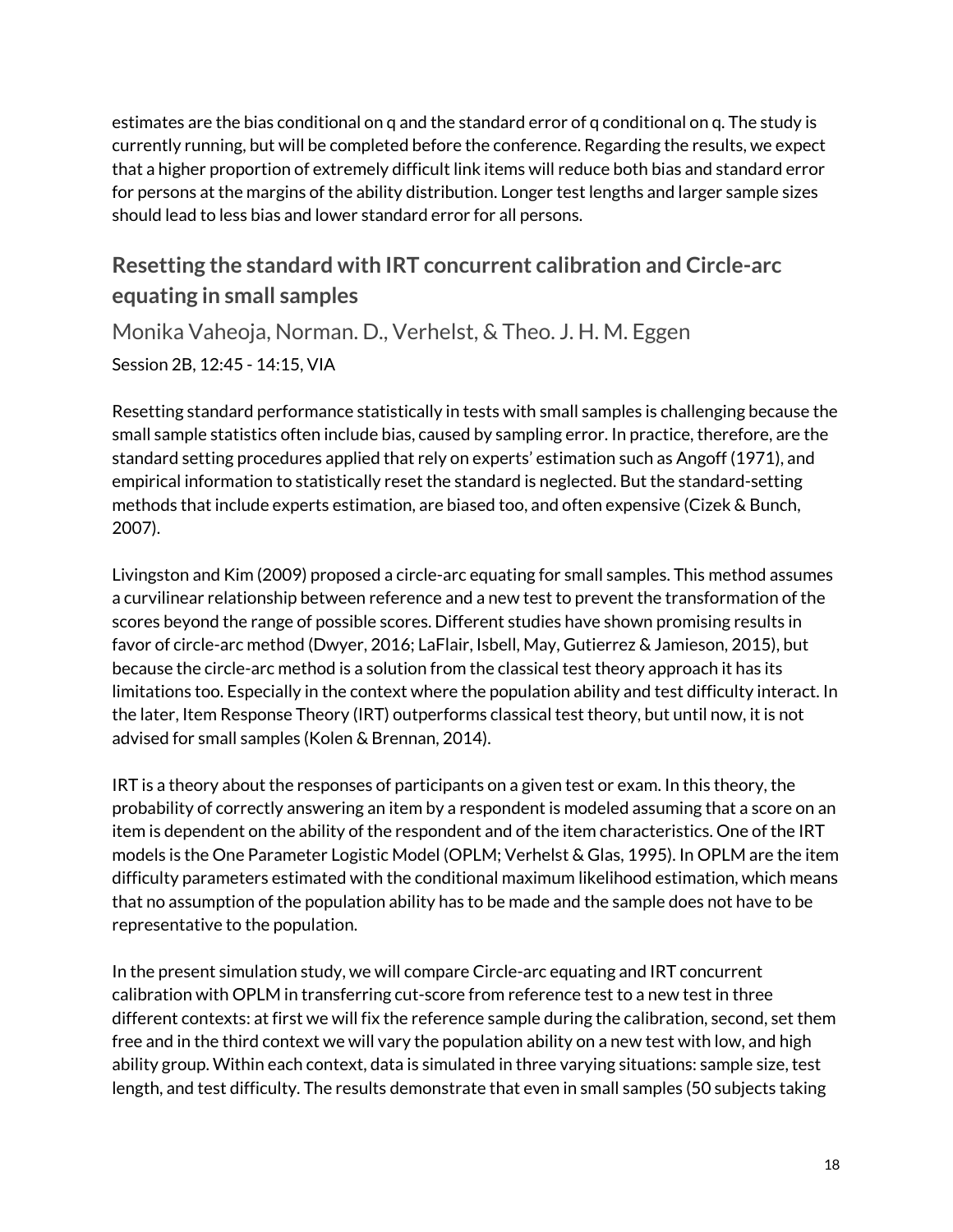both tests) IRT method outperforms classical test theory approach when tests' difficulty and population ability interact. The discussion involves the suggestion for further research such as the influence of the anchor-test and the reliability of the tests in the equating.

## **Measurementinvariance in PISA 2015: A systematic investigation of patterns across questionnaires, scales and countries**

Janine Buchholz & Johan Braeken Session 3A, 9:45 - 11:15, HAGEN 2

International large-scale assessments (ILSAs) such as the *Programme for International Student Assessment* (PISA), *Trendsin International Mathematics and Science Study* (TIMSS) and *Progressin International Reading Literacy Study* (PIRLS) aim at measuring and comparing latent constructs between respondents from a large number of participating countries -- an endeavor which requires measurement invariance (MI) across all participating countries to be established. The most commonly employed technique for MI testing is multigroup-CFA (MGCFA; e.g. Greiff & Scherer, 2018). Yet, the method was proven unsuitable given the large number of countries participating in these assessments (Rutkowski & Svetina, 2014). In addition, it capitalizes on global model fit, thus being unable to point at group-specific misfit.

Using a recently developed measure of group fit rooted in MGCFA, the present study presents a systematic investigation of the 58 questionnaire scales reported in the most recent cycle of PISA (OECD, 2016) for the following reasons: (1) PISA can be regarded as having "strategic prominence in international education policy debates" (Hopfenbeck et al., 2017, p. 1); (2) with about 70 participating countries in PISA 2015, the number of tested groups is particularly large; (3) within ILSAs, the questionnaires are hardly ever subject to MI testing (e.g. Braeken & Blömeke, 2016); (4) most scientific publications on PISA focus on secondary analyses of constructs administered with the questionnaires (Hopfenbeck et al., 2017), thus placing an operational need on the appropriateness of comparisons across countries in these studies; (5) in its most recent cycle, PISA implemented an innovative approach for MI testing using IRT item fit (OECD, 2016), thus raising the question about the replicability of their findings in the context of more common analysis techniques.

Based on a quantification of the amount of measurement (non-) invariance across scales and countries, we will report on identified patterns due to scale properties (e.g., length, response categories, previous use) and country characteristics (e.g., previous participation, geographic location, language groups, gross domestic product). These findings will help to identify country subsets for which meaningful comparisons are appropriate, and they may also be used to guide questionnaire development in the context of ILSAs.

**Detecting differential item functioning with entropy in logistic regression** Brandi A. Weiss & William R. Dardick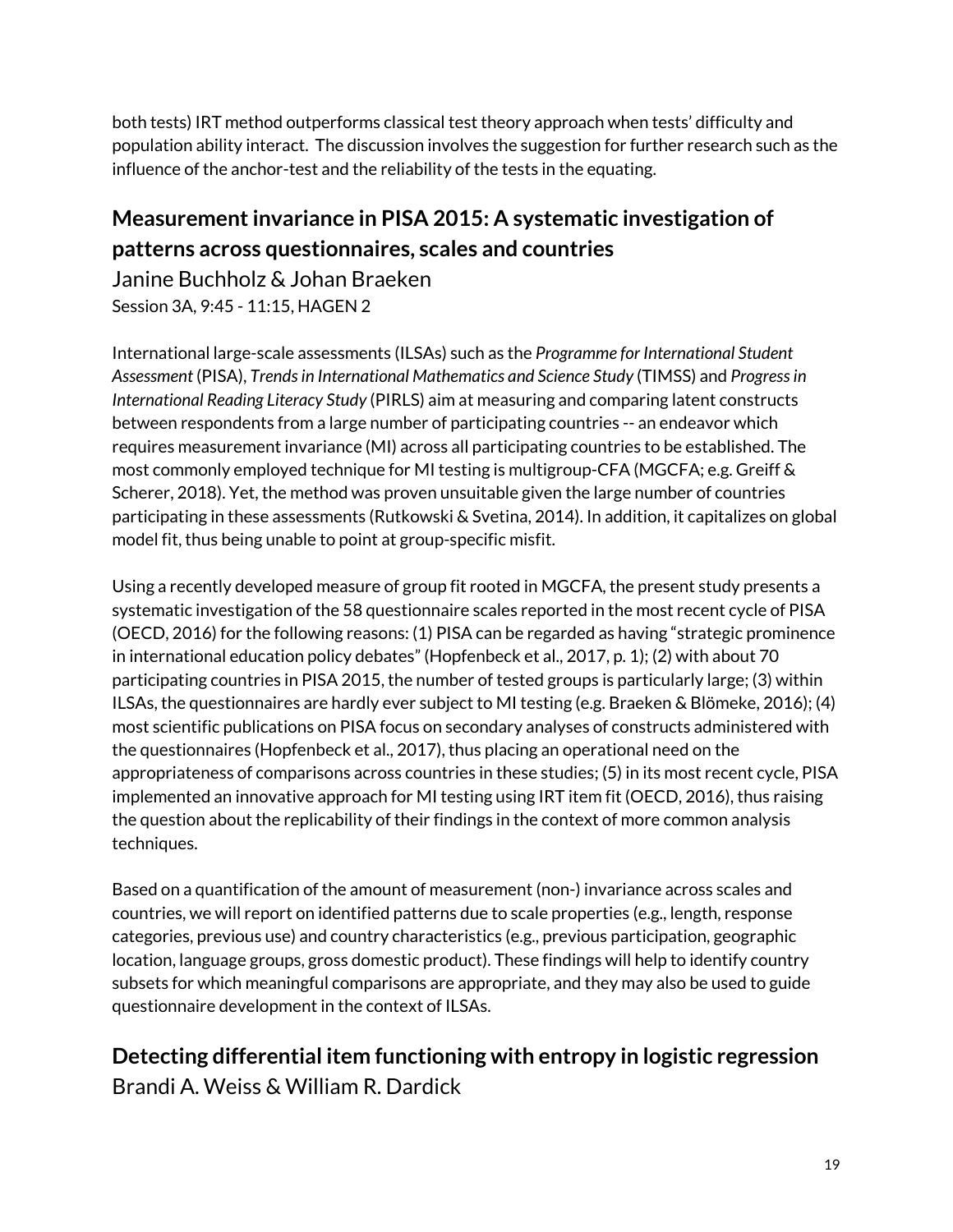#### Session 3A, 9:45 - 11:15, HAGEN 2

In this talk we will discuss the adaptation of four entropy variants to detect differential item functioning (DIF) in logistic regression (LR): entropy (*E*), entropy misfit (*EM*), the entropy fit ratio (*EFR*), and a rescaled entropy fit ratio (Rescaled-*EFR*). Logistic regression is frequently used to detect DIF due to its flexibility for use with uniform and nonuniform DIF, binary and polytomous LR, and groups with 2+ categories. In this talk we will focus on binary LR models with two groups (reference and focal), however, we will also discuss the use of entropy with polytomous LR models and models with 2+ focal groups. We will present both a mathematical framework and results from a Monte Carlo simulation.

A fair test is free of measurement bias and construct-irrelevant variance. When groups are found to differ on an underlying construct test fairness may be impacted. DIF may help identify potentially biased items. While traditionally, dichotomous measures of statistical significance have been used to detect DIF in LR (e.g., c2 and G2), more recent work has emphasized the importance of simultaneously examining measures of effect size. Model fit statistics can be thought of as a type of effect size. Previously, entropy has been used to capture the separation between categories and is expressed as a single measure of approximate data-model fit in latent class analysis, data-model fit in binary logistic regression, person- misfit in item response theory (IRT), and item-fit in in IRT. Entropy captures discrimination between categories and can be thought of as a measure of uncertainty that may be useful in conjunction with other measures of DIF. In this presentation we extend entropy for use as a measure to detect DIF that complements currently utilized DIF measures.

Monte Carlo simulation results will be presented to demonstrate the usefulness of entropy-based measures to detect DIF with a specific focus on model comparison and changes in entropy variants. We evaluate the following variables across 1,000 replications per condition: sample size, group size ratio, between-groups impact (i.e., difference in ability distributions), percentage of DIF items in the test, type of DIF (uniform vs nonuniform), and amount of DIF. Results will be presented comparing entropy variants to current measures used to detect DIF in LR (e.g., c2, G2, DR2, difference in probabilities, and the delta log odds ratio). Statistical power and Type I error rates will be discussed.

Entropy-based measures may be advantageous for detection of DIF by providing a more thorough examination of between-group differences. More specifically, entropy exists on a continuum thus representing the degree to which DIF may be present, does not rely on dichotomous hypothesis testing, has an intuitive interpretation because values are bounded between 0 and 1, and can simultaneously be used as an absolute measure of fit and a relative measure for between-groups comparisons

### **The MIMIC pure anchor method for DIF: Detecting psychological impact, not bias**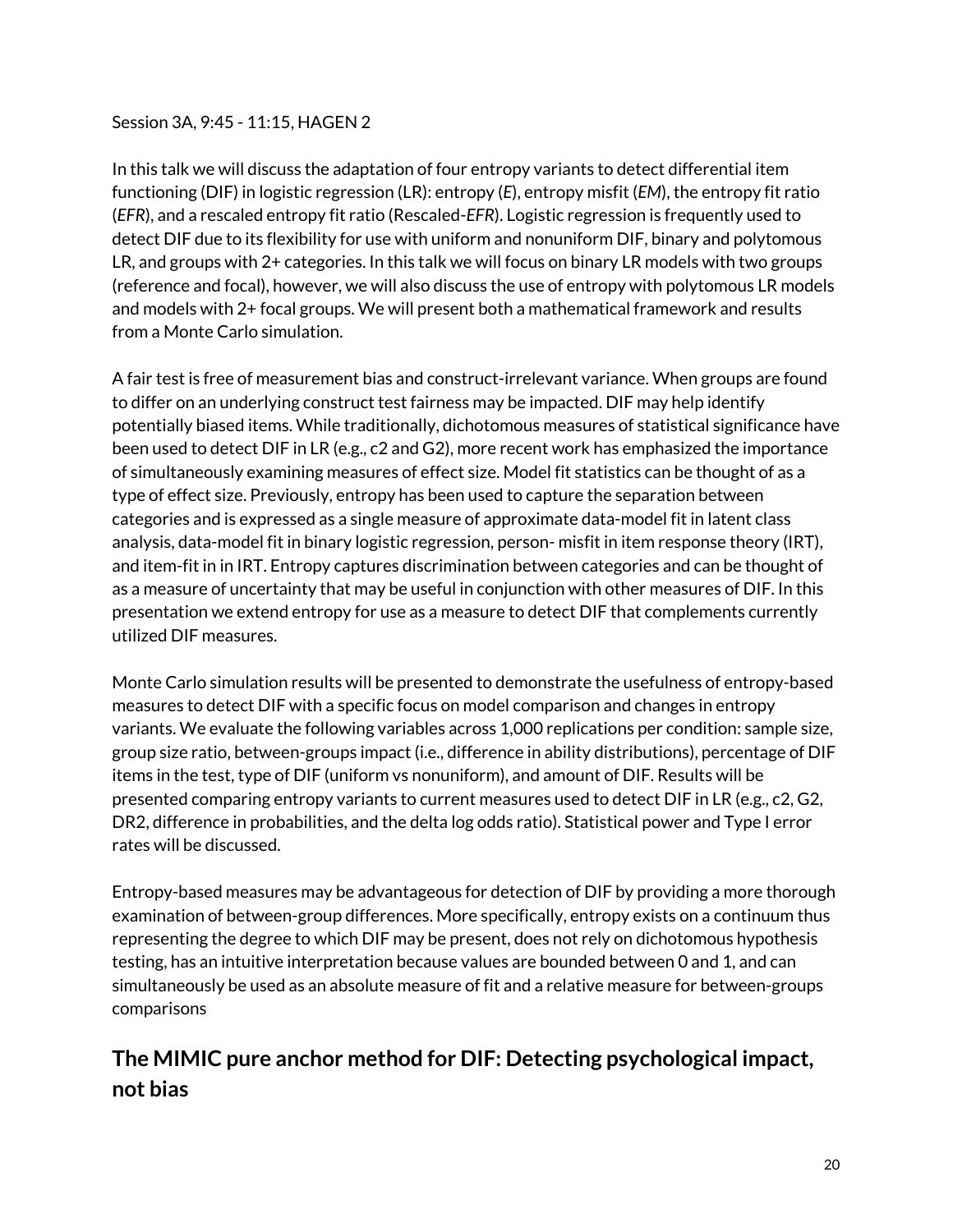# Maryam Alqassab & Gavin T. L. Brown

Session 3A, 9:45 - 11:15, HAGEN 2

Differential item functioning (DIF) indicates a construct-irrelevant factor (e.g., age, sex, or ethnicity) systematically impacts responding to items. DIF studies are usually carried out with demographic groups rather than with psychological grouping variables that might not be construct-irrelevant. DIF could be consistent with a construct that is relevant to the phenomenon of interest suggesting impact rather than bias (Zumbo, 1999).

When items are correlated (i.e., factors), DIF may be inflated by the collinearity of items. The pure-anchor technique within multiple-indicator, multiple cause (M-PA) analysis (Shih & Wang, 2009) uses a DIF-free-then-DIF procedure that fixes one item with no DIF as an anchor to reduce the probability of Type I errors in detecting DIF (Wang & Shih, 2010). The iterative MIMIC procedure (M-IT) tests each item within a construct individually and sets as the pure anchor the item which generated the lowest DIF index (Shih & Wang, 2009).

This study uses a multi-dimensional (i.e., 4 factors, 33 items) research inventory (i.e., Student Conceptions of Assessment, version VI; Brown, 2011) and a brief inventory of student interest and self-efficacy in either reading or mathematics. Higher test scores have been associated with the SCoA factor that assessment is for improvement (Brown, Peterson, & Irving, 2009) and when students have greater interest or self-efficacy ('Otunuku & Brown, 2007). Hence, DIF in favour of students with higher self-efficacy or interest may indicate impact rather than bias. Participants (*N* = 799) were Year 9 and 10 high school students in New Zealand. Interest and self-efficacy in reading and mathematics were used as DIF grouping variables. Participants were grouped by interest (high vs. low), self-efficacy (high vs. low), and test subject (mathematics vs reading comprehension), resulting in small reference and the focal groups (*n* = 180). DIF by interest and self-efficacy was conducted using M-PA for the four SCoA factors in each subject separately. Only one item was used as an anchor and analysis used the WLSMV estimator (Muthén & Muthén, 2010).

Of the 29 items, after fixing the pure anchor, five items in mathematics and eight items in reading had statistically significant Wald test DIF magnitudes. This contrasted positively to the standard MIMIC DIF analysis which found 18/33 items with statistically significant DIF in mathematics and 17 in reading. A Monte Carlo simulation study of 10,000 replications and two groups of 200 using population parameter values (i.e., number of items per factor ranging from 4 to 10, loadings set at either 0.80 or 0.60) akin to the range of regression weights seen in studies with the SCoA, found that except for expected loadings of 0.80 and either 4 or 10 items per factor, the bias in parameter estimation was much greater than 10% (*M*=47.88, *SD*=37.78). This indicates that the observed DIF values are highly likely to be over-estimated, even using the M-PA approach. Items with statistically significant DIF aligned with the known effects of self-efficacy and interest on academic achievement, supportive that impact, not bias was present. Further work with the promising M-PA procedure is warranted.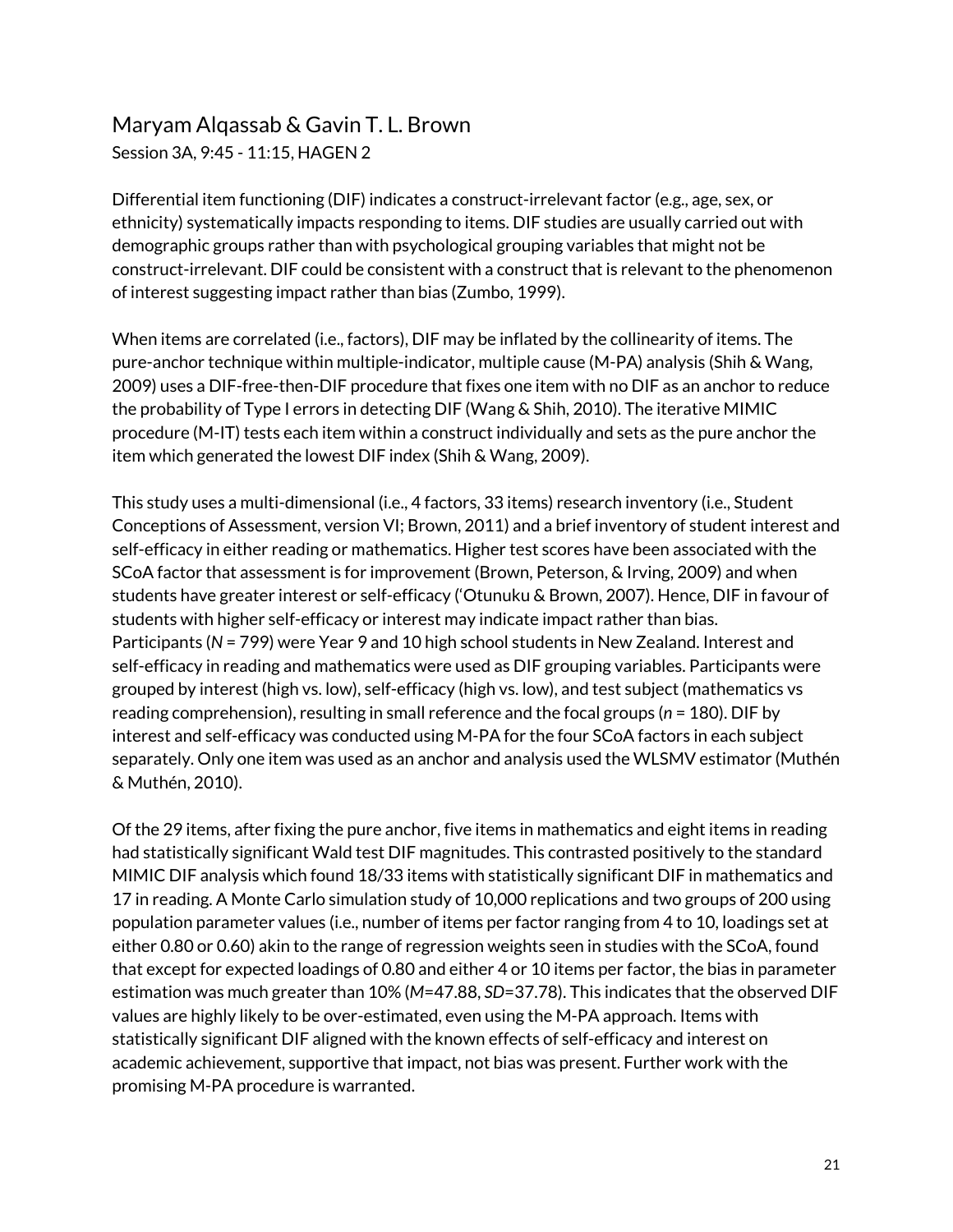#### **Enhancing the comparability of self-reported knowledge using the overclaiming technique**

Hana Voňková, Ondřej Papajoanu, Jiří Štípek, Miroslava Černochová, & Kateřina Králová Session 3A, 9:45 - 11:15, HAGEN 2

Respondents' self-reports are often employed in educational surveys (e.g. PISA, TIMSS) and are frequently used to compare different groups of respondents (based on country, socioeconomic status etc.). However, serious concerns have been raised about the comparability of such data, which may be hindered by bias – the score differences on the indicator of a construct do not correspond to the differences in the underlying trait or ability. Such differences in reporting behavior are well-documented across cultures or different groups of respondents. One of the potential sources of scale scores distortion is socially desirable responding (SDR), a tendency for some people to self-enhance when describing themselves.

A promising approach to overcome SDR is the overclaiming technique (OCT). The technique asks respondents to rate their familiarity with a set of items from a particular field of knowledge (e.g. astronomy, history, literature). Some of the items (usually about 20%), however, do not actually exist (foils). By using signal detection analysis, the technique allows us to measure respondents' knowledge exaggeration (the overall tendency to report familiarity with both existent and nonexistent items) and accuracy (the ability to discriminate between existent and nonexistent items). Here we investigate the potential of the overclaiming technique to enhance the cross-country comparability of students' self-reported mathematical knowledge. We also investigate the comparability of self-reported ICT knowledge between different groups of students within a single country.

The cross-country analysis has been conducted using the questions on familiarity with mathematical concepts used in PISA 2012 student questionnaire. The data include the observations of 275 904 students in 64 countries and economies. We show that there are significant differences in responding patterns between particular countries, however, we identify similar patterns of responding in geographically and culturally close country-regions. We also validate the overclaiming scores using external variables like PISA math test scores, GDP and public expenditure in education.

Furthermore, we investigated the potential of the overclaiming technique using the questions on familiarity with ICT concepts administered to two different groups of Czech university students (N=374) – one group studying ICT and the other studying educational sciences (non-ICT). The technique has never been used in the area of ICT skills and knowledge before, even though the self-reports of ICT skills are widely used. Surprisingly, ICT students report being almost twice as much more familiar with non-existing ICT concepts than non-ICT students. This could be interpreted that those who believe their knowledge in certain domain to be excellent may be more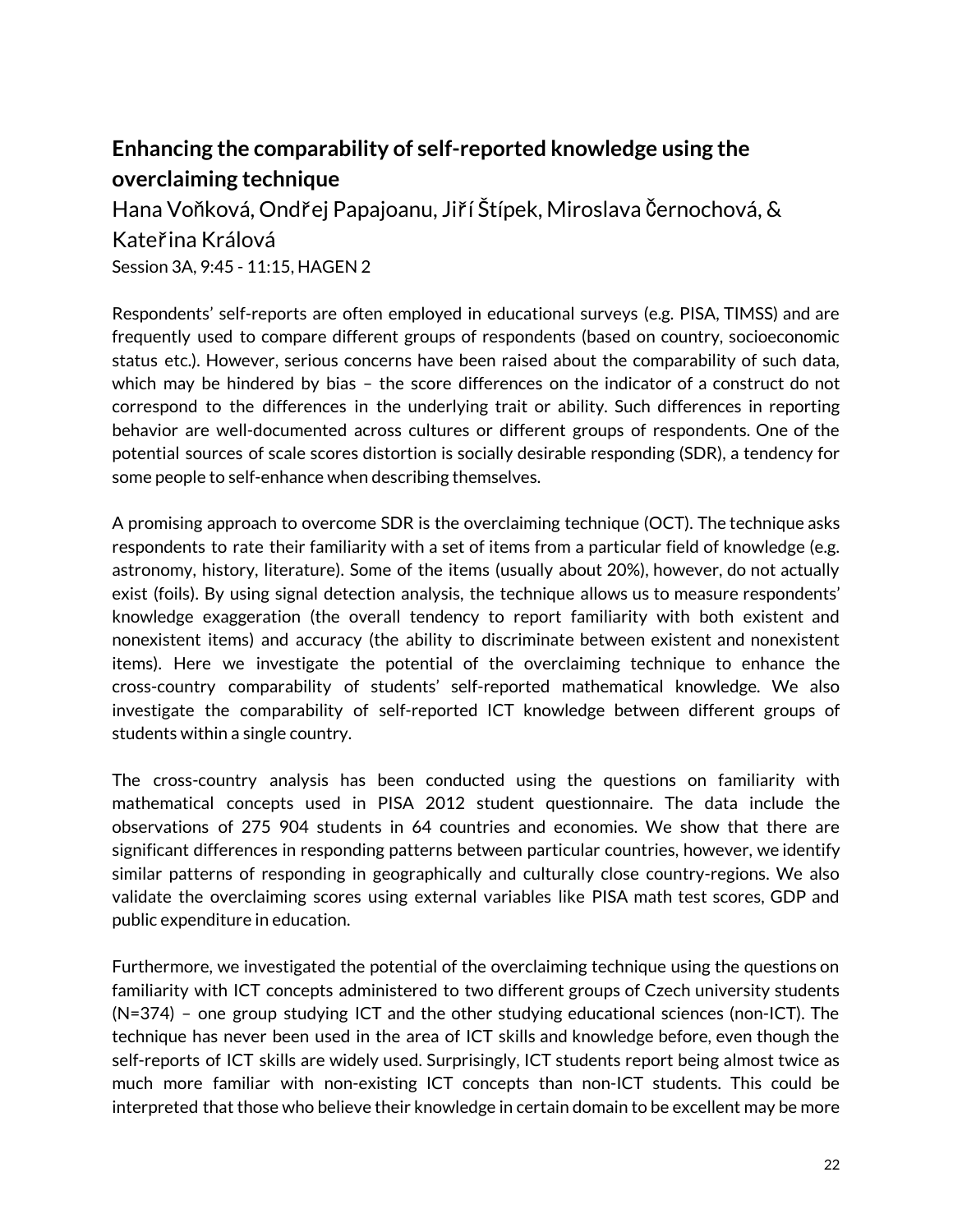prone to exaggerate (self-enhance) their knowledge. The differences in the self-reported familiarity with ICT concepts between ICT and non-ICT students are substantial both before and after the adjustment using the OCT, however, the adjusted results reflect the tendency of ICT students to exaggerate their knowledge and, to a certain degree, decrease the absolute differences between these groups.

# **More accurate asymptotic standard error formulas for IRT ability estimators**

David Magis Session 3B, 9:45 - 11:15, VIA

Most-known IRT ability estimators under dichotomous scoring (MLE, BME, WLE and robust) have simple and fancy formulas to derive their associated asymptotic standard errors (ASEs). Such ASEs are of primary interest for determining the degree of precision of the ability estimates but also in more specific contexts, such as e.g., CAT stopping rules. However, some of these ASEs were derived under spurious assumptions, or only recently, and are therefore not yet widespread. The purpose of this talk is to present a general and unified approach to derive ASE formulas for a broad class of IRT ability estimators, that encompass the most-known ones. Using mathematical derivations for asymptotic convergence of Taylor series expansion, a general ASE formula is derived and can be immediately applied to any classical IRT estimator. Some surprising results are encountered and discussed. Eventually, the potential usefulness in e.g., CAT context, is outlined.

### **Advancing Exploratory Cognitive Diagnosis Models for Educational Measurement and Classroom Assessments**

Steven Andrew Culpepper Session 3B, 9:45 - 11:15, VIA

Advances in educational technology provide teachers and schools with a wealth of information about student performance. A critical direction for educational research is to harvest the available longitudinal data to provide teachers with real-time diagnoses about students' skill mastery. Cognitive diagnosis models (CDMs) offer educational researchers, policy-makers, and practitioners with a psychometric framework for designing instructionally relevant assessments and diagnoses about students' skill profiles. Still, methodological challenges prevent the widespread application of CDMs in educational measurement and classroom assessments. This paper considers problems of fundamental problems of identifiability, model selection, and the validation of expert knowledge.

Accurate inferences for CDM model parameters and student classifications require knowledge about the latent processes and attributes students need to succeed on educational tasks. The CDM Q matrix indicates which attributes are needed for each item and is central to implementing CDMs. In most applications of CDMs, content experts specify Q. The general unavailability of Q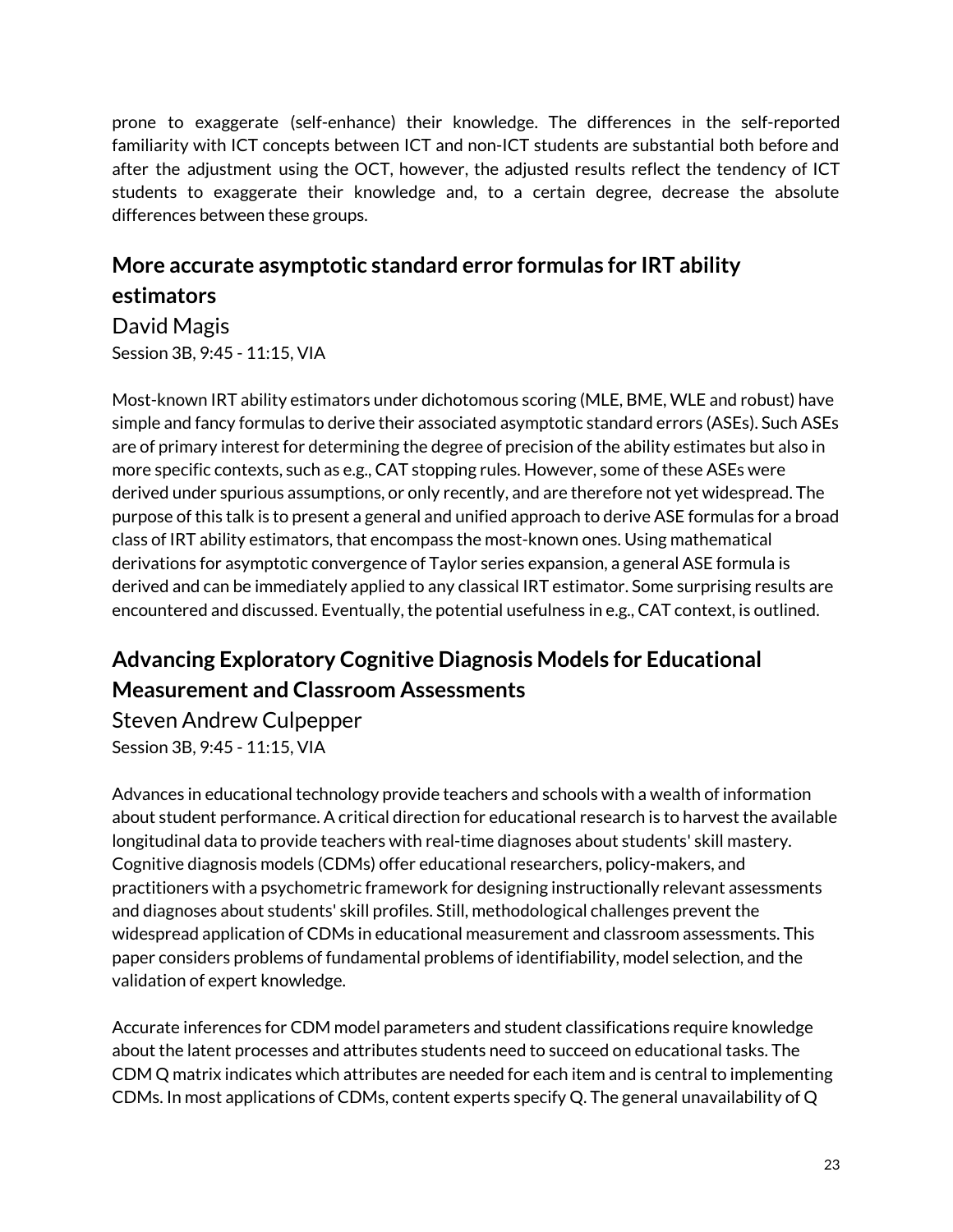for most content areas and datasets poses a barrier to widespread applications of CDMs and recent research accordingly developed fully exploratory methods to estimate Q. However, current methods do not always offer clear interpretations of the uncovered skills and existing exploratory methods do not use expert knowledge to estimate Q. In fact, estimating Q without the use of available expert knowledge may be sub-optimal. Instead, incorporating expert knowledge during Q estimation may enhance interpretation of uncovered attributes and could assist with cognitive theory development. That is, using an exploratory method with expert knowledge may help to identify residual, or unexplained, attributes that are not predicted by cognitive theory. In such cases, exploratory CDM results can be shared with experts and subsequent conversations may serve to refine cognitive theories.

We consider an exploratory CDM framework that directly uses expert knowledge about item features by developing a new model to relate expert knowledge to the Q matrix using a latent, multivariate regression model. We report new sufficient conditions for identifying model parameters that impose fewer restrictions and are more likely to be satisfied in empirical applications. We show how the developed method can be used to validate which of the underlying attributes are predicted by experts and to identify residual attributes that remain unexplained by expert knowledge. We report Monte Carlo evidence about the accuracy of selecting active expert-predictors and present an application using Tatsuoka's fraction-subtraction dataset. Our analyses partially support expert knowledge and we uncovered two additional attributes that were not previously specified by experts. In general, the results of such analyses could be used to validate expert knowledge and shared with experts to determine if the residual attributes describe previously unidentified cognitive skills. We conclude the paper with a discussion of how the exploratory CDM approach can aid educational measurement in practice with particular focus on the settings where the goal is to provide fine-grained assessment of educational interventions a longitudinal setting.

#### **A HYBRID IRT model for test-taking persistence in low-stakes tests**

Gabriel Nagy & Alexander Robitzsch Session 3B, 9:45 - 11:15, VIA

Results of large-scale assessments of student achievement are sensitive to students' persistence in maintaining a constant level of effort and precision over the course of a test. Low persistence is indicated, for example, by item position effects (IPE) that reflect decreases in the probabilities of correct responses being given towards the end of a test. IPEs are commonly modeled on the basis of assessment designs with rotated item positions by means of IRT models in which the items' difficulty parameters are related to their positions in the test. In these models, the strength of this relationship is typically allowed to vary between individuals. Therefore, IRT models for IPEs allow individual differences in IPEs to be related to ability and to covariates. However, a drawback of the commonly used IRT approach is that it assumes that the students' response process does not change across positions.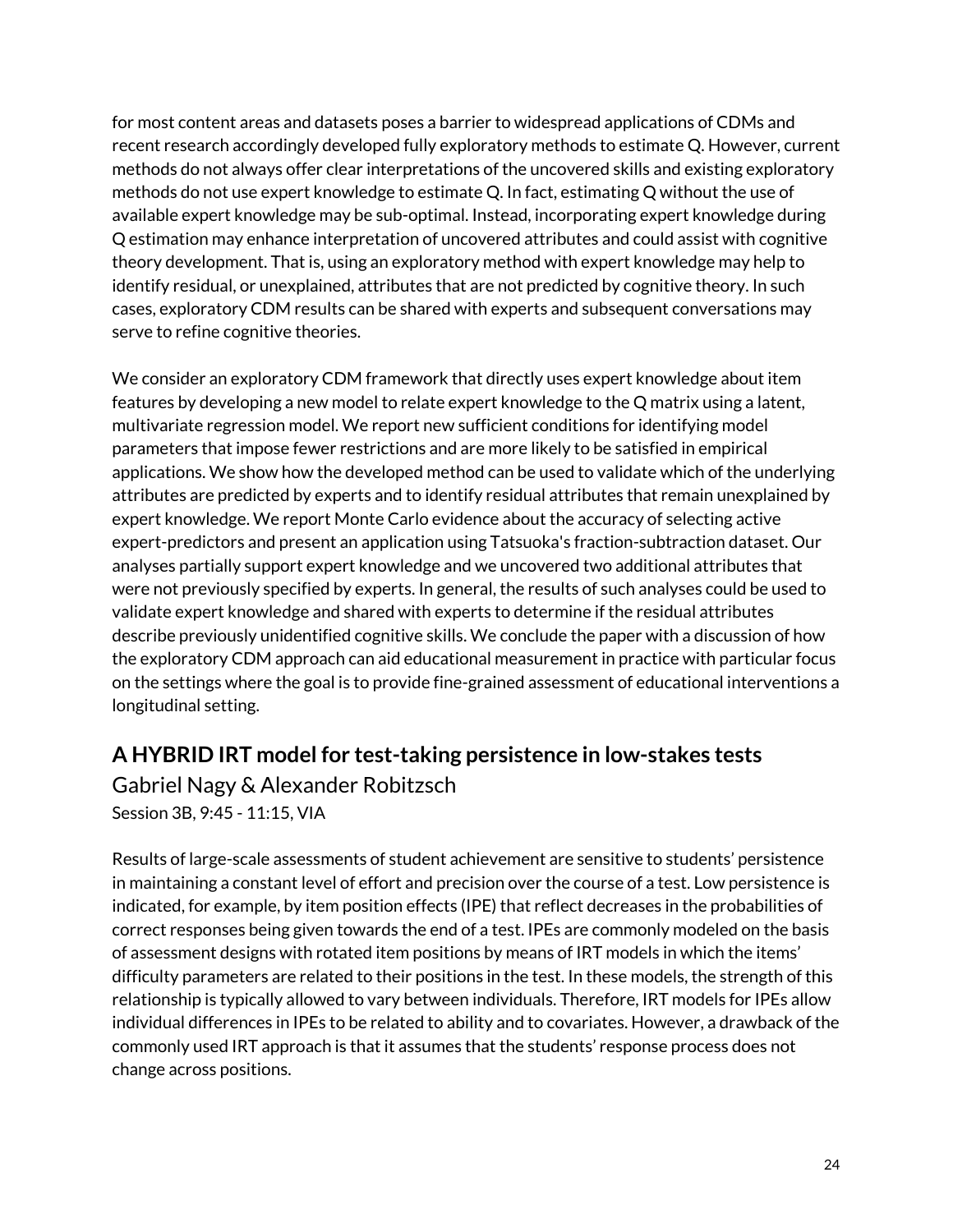In this paper we present an alternative representation of test-taking persistence. We assume that students might change their response behavior from an effortful response mode to random guessing behavior. Drawing upon the HYBRID IRT model, we propose a model that can be applied to rotated assessment designs. The suggested model combines a two parameter logistic (2PL) part with a latent class model, whereby the latent classes represent the first item positions in which individuals have changed their response behavior. Latent class membership is expressed as a function of an underlying normally distributed continuous variable that reflects the individuals' switching points to random guessing behavior. This specification enhances the estimation of latent class proportions, and allows for a straightforward assessment of the relationships of switching points with ability and covariates. The model can be estimated with standard software by means of maximum likelihood estimation via the expectation maximization algorithm.

To demonstrate the model's utility, we applied it to a reading comprehension test (with 32 item positions) administered to fifth-grade students (*n* = 2,774) by means of a rotated matrix design. Compared to the commonly used IRT model for IPEs, the newly proposed model showed a better fit to the data. Results derived on the basis of the proposed model indicated that higher ability was associated with later onset points of random guessing behavior (*r* = .46). In addition, students' switching points were clearly related to a test of decoding speed (*r* = .32). The standard IRT model for IPEs did not indicate any relationship between ability and IPEs and revealed a rather weak relationship between IPEs and decoding speed.

These findings suggest that, at least in the area of reading assessments, students' test-taking persistence might be better represented by qualitative changes in response behavior. Under these circumstances, the proposed extension of the HYBRID model provides a promising tool for assessing test-taking persistence and studying its relationships with ability and covariates.

### **Exploring log files in international large-scale assessments: Methods, practices and tools**

Denise Reis Costa Session 4A, 11:20 - 12:05, HAGEN 2

The new era of large-scale assessments involves the administration of the tests in a computer-based format. Examples in the international surveys which have conducted assessments in this format are: the Programme for International Student Assessment (PISA) and Programme for the International Assessment of Adult Competencies (PIAAC). Beyond collecting the correct/incorrect answers for each item, both assessments also collect the interactions between respondents and the computer testing application during the course of the test administration. Respondents' actions (e.g. starting a unit, clicking in a bottom, time spending until inputting an answer) within the tool are recorded in log files. The Organization for Economic Co-operation and Development (OECD), responsible for both programmes, has released such files publicly since the 2012 cycle of PISA and PIAAC. This work aims to present the potential and limits of such files, the up-to-date literature, as well as examining tools to extract and/or conduct correct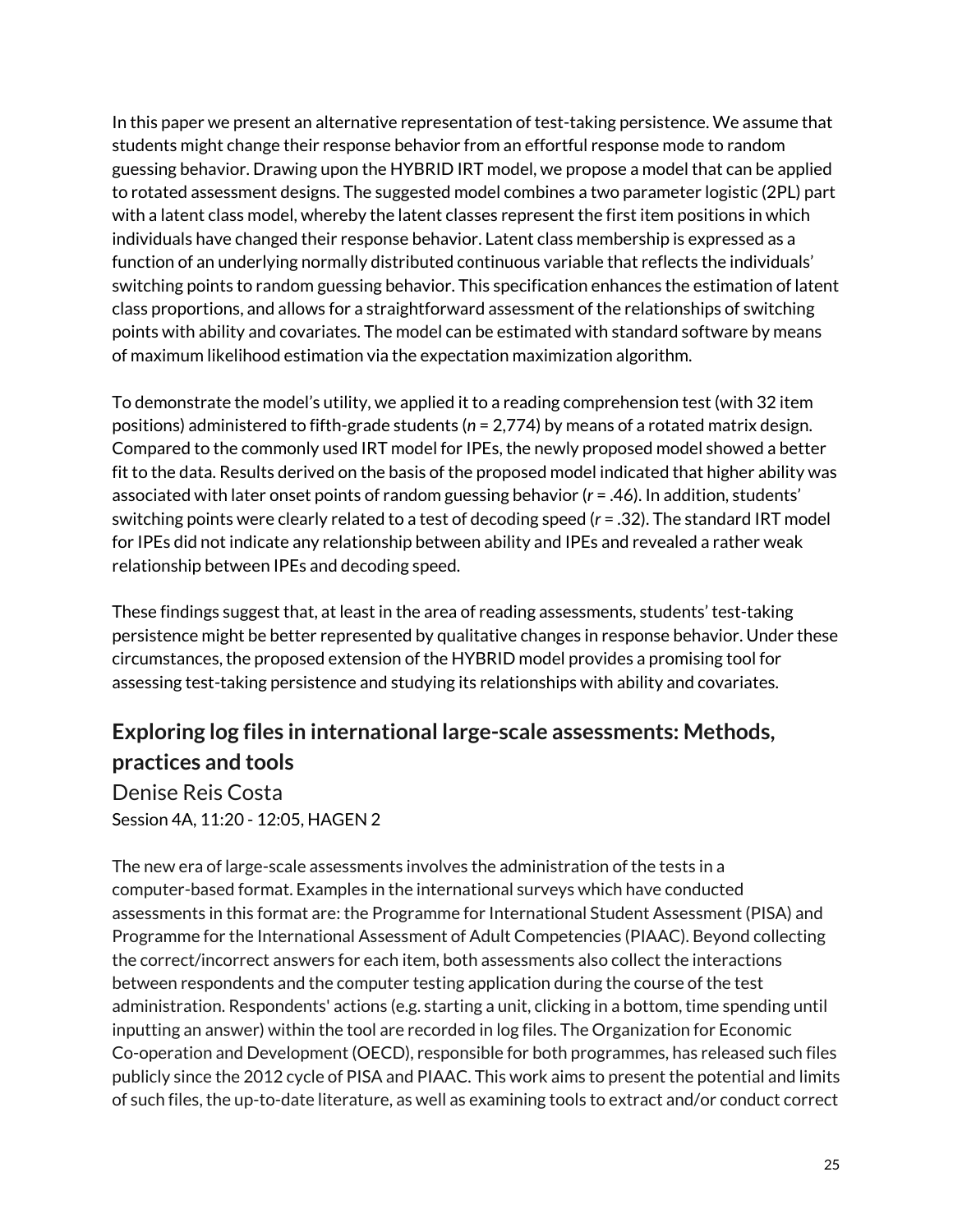analysis from this data. For this objective, this study will: (a) give researchers an overview of what they can expect for a first analysis as well the existed tools to work with these log files; (b) present a range of methods and practices that have been using such files to address issues relating to test-taking behaviour and strategies followed by respondents when answering to test items.

#### **Educational assessment and model building using process data: Issues of open science and replication**

Johannes Naumann, Malte Elson, & Frank Goldhammer Session 4A, 11:20 - 12:05, HAGEN 2

Data delivered by Large Scale Assessments (LSAs) are not only used to describe student performance, link performance to background variables on the student, school, and system level, and thus inform educational policy. Rather, LSA data is also increasingly being used for theory building in substantive educational and psychological research. One advantage of using LSA data for substantive research is that research grounded on LSAs already addresses many of the problems recently raised concerning the openness and replicability of educational and psychological research ("replication debate"; e.g. Makel & Plucker, 2014), given large samples and cyclic repetition, which can be utilized for a disentangling of exploratory and confirmatory research, or direct replications. As LSAs are increasingly carried out as computer-based assessments (CBAs), this extends to models requiring data on the task solution process, when log files of student behavior can be mined for psychologically meaningful behavioral indicators. Only few attempts however have been made to date to replicate research using LSA process data.

In the present research, PISA 2012 CBA data was used for an attempt to replicate recently published results that had been obtained using data from the (optional) PISA 2009 Digital Reading Assessment (Naumann & Goldhammer, 2017). In these authors' research, a dual-processing account of reading digital text (Shiffrin & Schneider, 1977; Walczyk, 2000) was tested through an examination of items' difficulties and persons' skills effects on time-on-task effects on performance in digital reading, employing a GLMM-framework. Consistent with a dual processing account, the authors found strong positive time-on-task effects in weak digital readers and hard items, while time-on-task effects were negative in easy items and null in skilled digital readers. Thus, negative correlations emerged between random item and person intercepts, and random item and person specific time-on-task slopes, respectively. Also in line with a dual-processing account, items' navigational demands and persons' comprehension skills, modeled as fixed effects, moderated time- on-task effects thus that time-on-task effects were positive especially in weak comprehenders and in tasks with high navigation demands.

These results were only partly replicated in PISA 2012. While the median correlation between person intercepts and slopes across 17 countries participating in both cycles was -.61 in 2009, pointing to much stronger time-on-task effects in weaker digital readers, the corresponding median correlation in 2012 was only -.30. Also, this correlation was lower in 2012 than 2009 in each individual country. The median correlation between item intercepts and slopes was -.61 in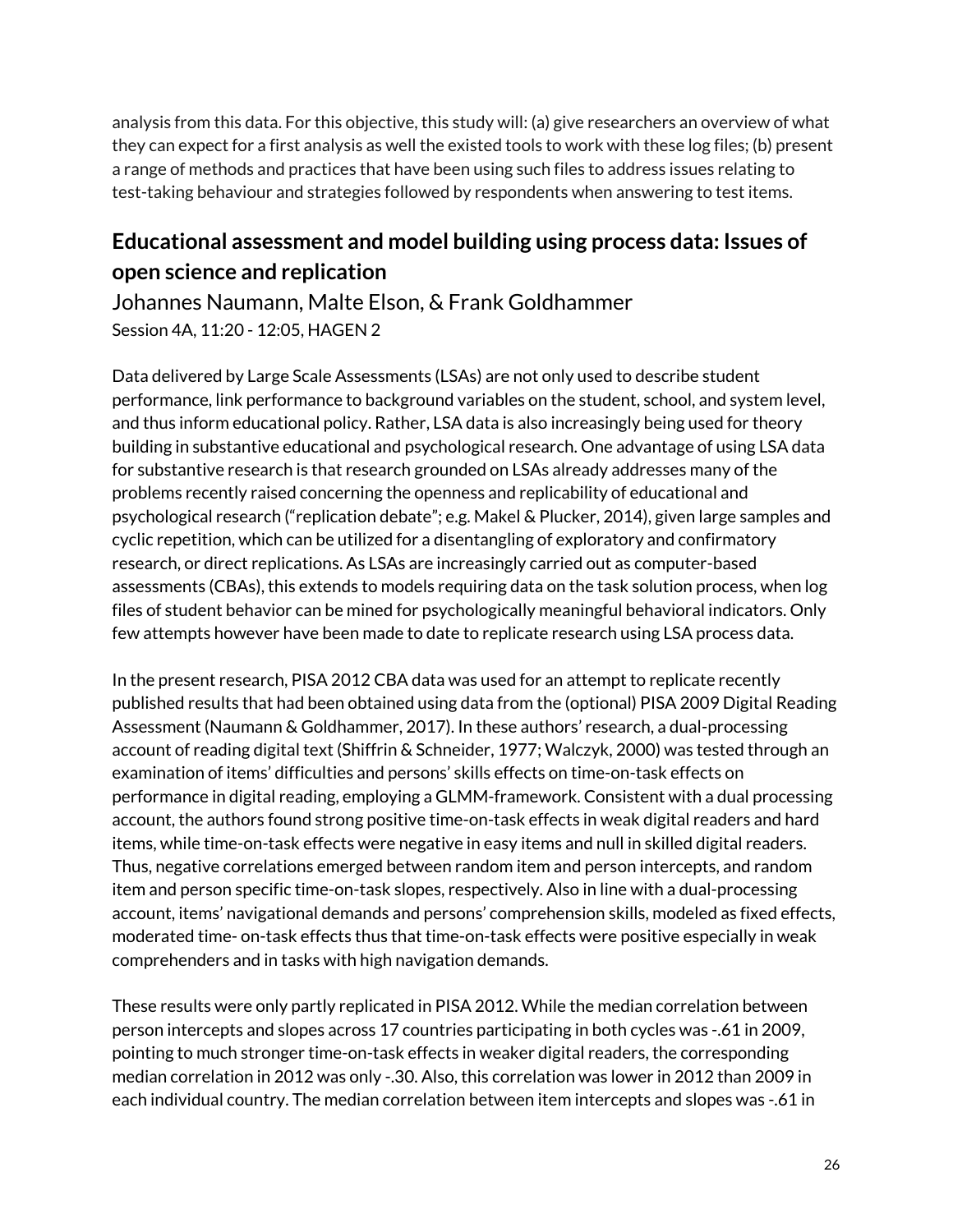2009, and -.50 in 2012. Similarly, while the median interaction effect between time on task and comprehension skill in 2009 was -0.07, it was only -0.03 in 2012, and the median interaction between time on task and navigation demands was 0.26 in 2012, while it was 0.48 in 2009.

These results indicate that replicability of substantive results that were obtained using LSA- data must not be taken for granted despite large samples and standardized testing procedures. The present results are discussed in the context of changes in the test design that had occurred between the 2009 and 2012 PISA CBAs.

#### **Optimal scores in comparison to sum scores and parametric IRT scores**

Marie Wiberg, James Ramsay & Juan Li Session 4B, 11:20 - 12:05, VIA

Many standardized tests use sum scores, i.e. number of items correct, as a measure of test takers' ability as they are easy to interpret and computationally fast. Sum scores have however, some limitations as they are calculated after a test has been performed and it targets the whole test and not single items. When constructing a test it is instead common to model the items with parametric item response theory (IRT). A well-known problem with parametric IRT is that not all items can be satisfactorily modeled with a parametric IRT model. Recently, optimal scores was proposed to be used in addition to sum scores and serves as a flexible alternative both for scoring the test and for estimating item characteristic curves. In optimal scores, the interaction between test takers' performance and item impact is used, thus giving more weights to items with more information. The aim with this presentation is to present and discuss optimal scores and compare it with sum scores and parametric IRT scores using both real test data and simulated data. Examples of how to fit different real test items will be given in comparison to parametric IRT models. The simulation study will examine bias and root mean squared error for optimal scores as compared with the alternatives. The results indicate that we can improve the accuracy if optimal scores are used and that optimal scores provide a flexible alternative for estimating item characteristic curves. The latter is especially of interest when we have items, which does not fit a parametric IRT models. The presentation ends with a discussion, which include some future direction of research.

#### **On proficiency scales and errors of measurementfor educationaltests**

Svend Kreiner & Jeppe Bundsgaard Session 4B, 11:20 - 12:05, VIA

Educational tests are used for two main reasons: 1) to give teachers insight into the abilities of their students, and 2) to give administrators, researchers, the public and politicians knowledge of status, progression and relative level of a group of students (as compared to another).

These two reasons put different demands on the tests. In the first case, the teacher want to know with some confidence what an individual student is capable of, knows and understands, and the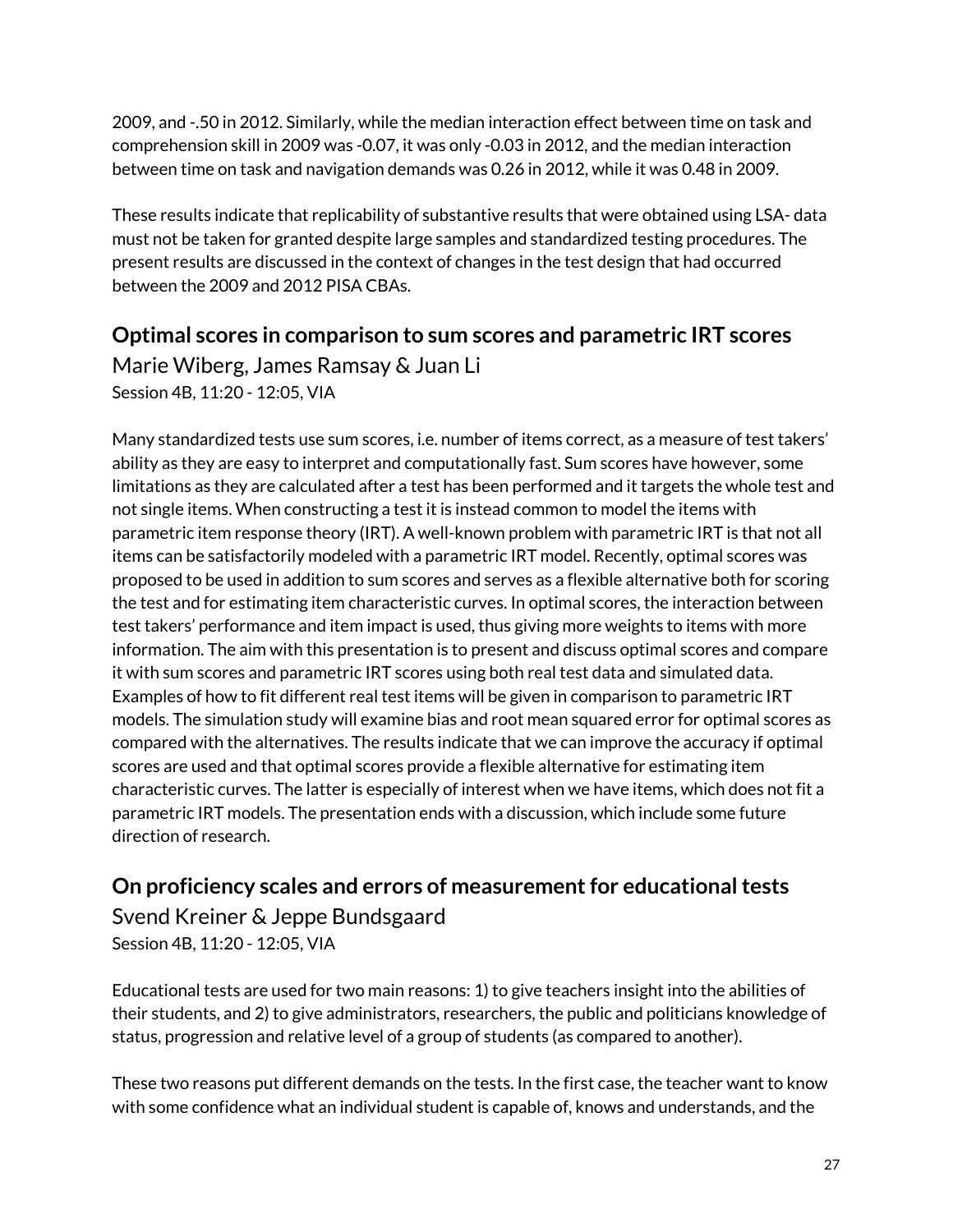teacher welcomes suggestions on how to help the students reach the next goals. In the second case, administrators etc. want to know if progression was made and whether certain thresholds was reached for a specific population.

Combinations of the two goals are possible, but hard to attain. In international large-scale assessments like PISA, and the IEA assessments (PIRLS, TIMMS, ICILS etc.), it is in principle possible to provide teachers with scores on proficiency scales defined by subject matter arguments relating to student progressions, but results on individual students are never reported. At classroom and student levels, test results are often collected at set points in time so that results can be aggregated to provide information to administrators at higher levels, whether or not it is convenient and/or useful for the teacher to have information on the class and the student at the time where administrators need them. Since test results are collected at specific points of time during the school year, it is possible not only to reports simple transformed raw scores, but also percentile scores that can be used to compare test results for separate students to the complete student population, and it is rare to find examples where test results at student levels are more than simple transformed raw scores and percentile scores.

This paper is an argument for development of and use of proficiency scores for applications of educational tests at classroom and student level. We will discuss different ways to interpret test scores and different ways to construct informative proficiency scores (e.g. Fraillon et al., 2015; OECD, 2014; Draney & Wilson 2011; Wilson & Santelices 2017), providing more useful information than transformed raw scores and percentile scores; and we will show how to assess the measurement error of proficiency scores. The methods will be illustrated with data on proficiency scales for a test measuring 21<sup>st</sup> Century Skills (Bundsgaard, 2018; Bundsgaard, in review), on data from The Danish National Test (DNT), and data from *International Computer and Information Literacy Study* (ICILS 2013) (Fraillon, Ainley, Schulz, Friedman, & Gebhardt, 2014).

#### **Using educational measurementto support countries to achieve the Sustainable Development Goals in post-conflict contexts**

Dan Cloney, Alex Daraganov, Leigh Patterson, Ray Adams, Ross Turner, & Maurice Walker Session 5A, 13:00 - 14:30, HAGEN 2

From 2012 through 2017 the Australian Council for Educational Research (ACER) in co-operation with the Afghanistan Ministry of Education undertook a program of national assessment in Afghanistan: the Monitoring Trends in Educational Growth (MTEG). The assessment program measures mathematical, reading and writing literacy in the national population at the end of grade 3 and grade 6. An aim that emerged later in the assessment program was to be able to locate grade 3 students and grade 6 students on the same learning metric and to describe growth not only within the same grade cohort, but between them in the long-term. This study comprises of, in grade 6, 5 979 students, in grade 3, 4 936 students, and in a grade 4 and 5 link sample, 1200 students.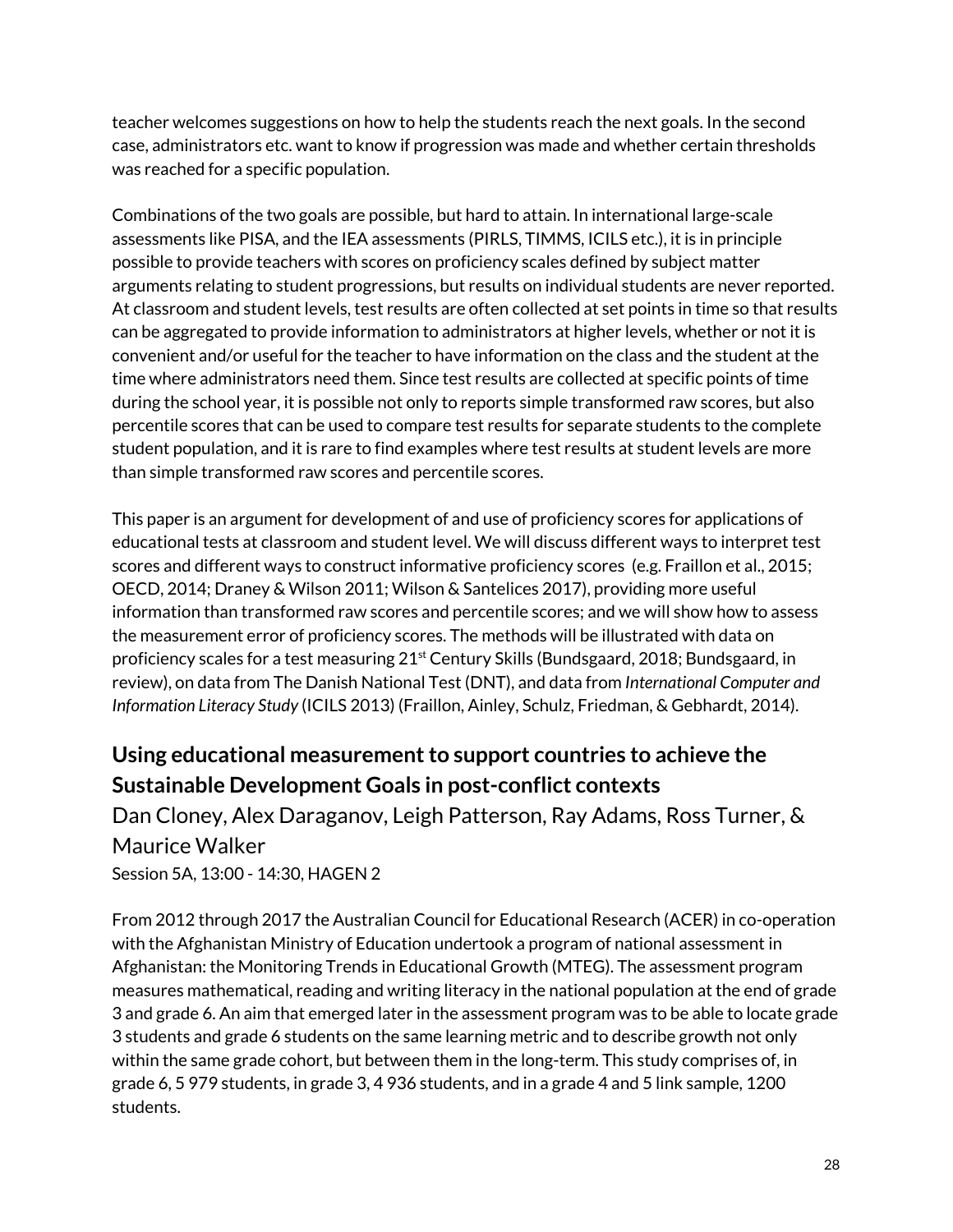This paper addresses the methodological approaches used to meet this challenge. The measurement approach had to control for variations in modality - Grade 6 was a paper- based assessment while grade 3 was computer-based to accommodate the relatively low levels of literacy in the grade 3 population. This linking study also had to implement a novel design, with neither common-students or items, an intermediate sample of grade 4 and 5 students was drawn. Novel approaches to assessing the quality of link-items was needed, and both model-oriented approaches (e.g., iterative comparisons of nested model deviance) sensitivity analysis (e.g., rank-order association of item parameters between samples) were implemented with the relatively sparse data.

This study illustrates how novel approaches are needed in fast-moving development contexts. This study will also demonstrate how the work being implemented right now can be used to support capacity development and growth within countries and to aid increased engagement with the international community through the SDG 4 agenda. Demonstrating that countries can report against the SDGs while using their own assessment programs is an important step to increasing the engagement of all countries in the learning for all agenda.

### **Creating a vertical scale to supportthe Sustainable Development Goal agenda of lifelong learning**

Claire Scoular, Dan Cloney, Alex Daraganov, Ray Adams, Ross Turner, Leigh Patterson

Session 5A, 13:00 - 14:30, HAGEN 2

This paper presents an example of how educational measurement can contribute to the next generation of assessment systems. It outlines a joint initiative by Australian Council for Educational Research Centre for Global Education Monitoring (ACER-GEM) and UNESCO Institute of Statistics (UIS) to develop empirically supported vertical scales in mathematics and reading. The scales will play a role in improving the quality of measuring and monitoring learning outcomes within countries (including those in developing and conflict-affected contexts), and address the challenges associated with between-country comparisons. Such advancement is essential to ensuring the Sustainable Development Goal (SDG) agenda is achieved and that all countries, including those not participating in large scale assessments, have the opportunity to participate and benefit.

The vertical scales describe learning progressions for reading and mathematics, across the range of proficiencies that typically develop throughout compulsory schooling. The aim is to enable countries to examine and report the outcomes of their assessment activities using a common methodology. Despite the high level of participation in learning assessments, clearly defined vertical scales and intra- as well as inter-assessment comparability remain limited. This presents particular challenges for measuring progress against the SDGs for learning outcomes. The learning goals and targets will only have meaning and utility if they are underpinned by empirically derived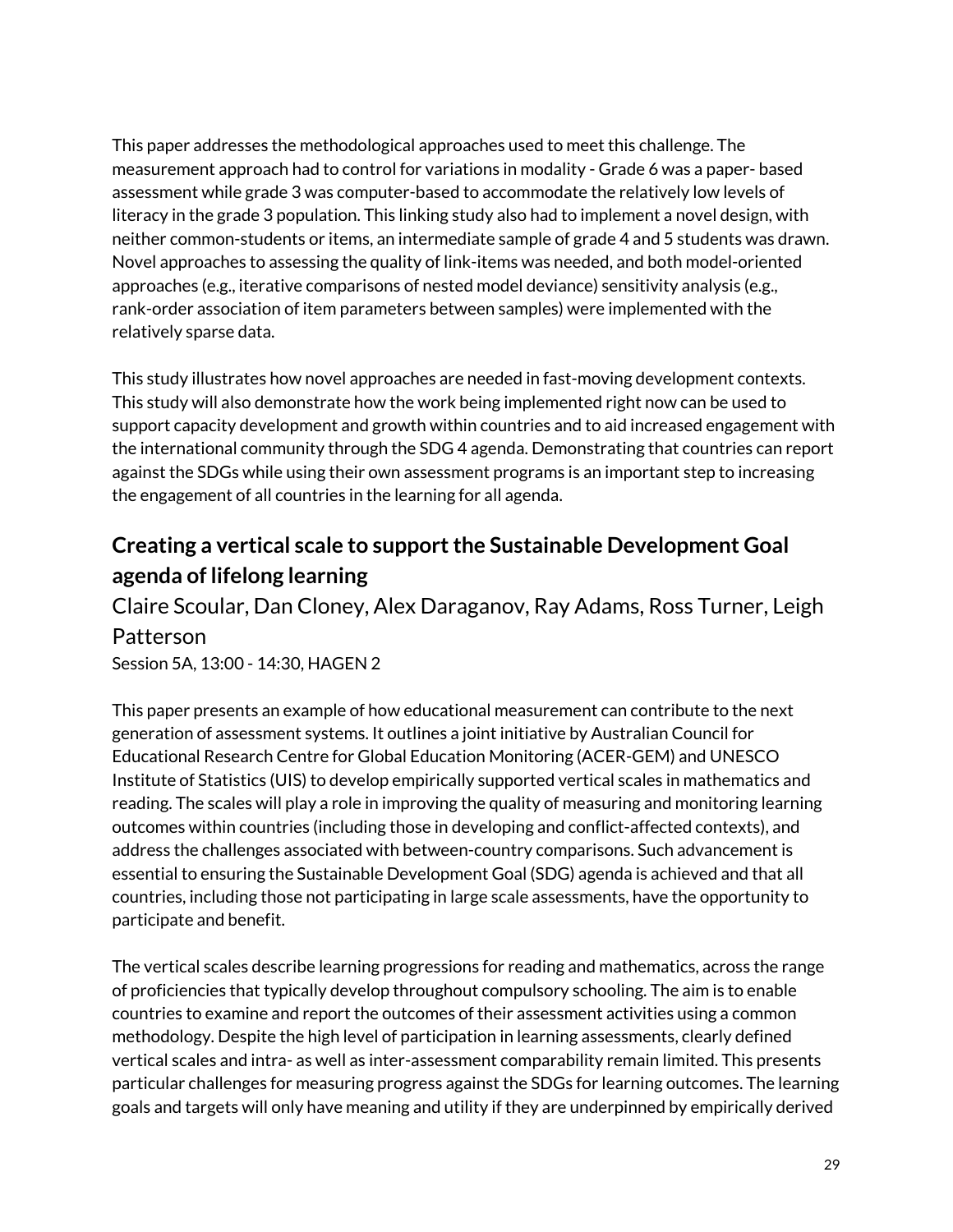common scales that accommodate results from a range of different assessment programs. Vertical scales provide a means to assess the emerging competencies of learners, and to explore cognitive growth and trends in growth over time. The development of the vertical scales allows policy makers, education practitioners and education investors to not only quantify and compare learner proficiency, but also describe it in a meaningful way.

The vertical scales are based on an empirically analysis of the relative difficulties of items across assessment programs international, grounded in a conceptual framework taking in the current state-of-the-art of reading and mathematics theory. To permit comparison of the difficulty of the different item sets mapped to the vertical scales, a pairwise comparison methodology (BTL model) was employed. More than 500 items from 14 assessment programs were included in the analysis and more the 30 000 comparisons were made for each of reading and mathematics . The purpose of this comparison was to generate a set of difficulty estimates across the entire item set used in the initial steps of development of the vertical scales for reading and mathematics respectively. A pairwise comparison of items enables the different assessment programs from which those items were sourced to be aligned, allowing inferences to be made as to the underlying learning progression represented by the items. By modelling the cumulative information provided by multiple comparisons from many content specialists, estimates of the difficulties of items on a latent scale were obtained. Excellent evidence was generated that the pairwise estimates recovered the within-assessment program item parameters (where published). This presentation will present the methodology undertaken to create the vertical scale, outline the broad findings, and discuss implications and next steps for validation.

### **Large-scale alternate assessments based on fine-grained learning maps: Opportunities and challenges**

Meagan Karvonen Session 5A, 13:00 - 14:30, HAGEN 2

In the United States of America, students with the most significant cognitive disabilities participate in statewide academic assessment systems through alternate assessments based on alternate achievement standards (AA-AAS). The population of students who take AA-AAS is very small (approximately 1% of students) and extremely heterogeneous (Kearns et al., 2011). AA-AAS were first conceived nearly 20 years ago. Since then the educational assessment field has dealt with tensions between the standardization typical of large-scale assessment and the flexibility needed to ensure accessibility for the population. Due to design constraints and the population, AA-AAS also have unique challenges with regard to evidence of validity and technical quality.

In 2010 a consortium of states began developing a next generation AA-AAS. First used operationally in 2015, the Dynamic Learning Maps (DLM) alternate assessment system now serves 90,000 students across 18 states. DLM assessments are based on large, fine-grained learning maps with thousands of nodes (skills) and multiple pathways by which students develop understanding of academic domains (Kingston, Karvonen, Bechard, & Erickson, 2016).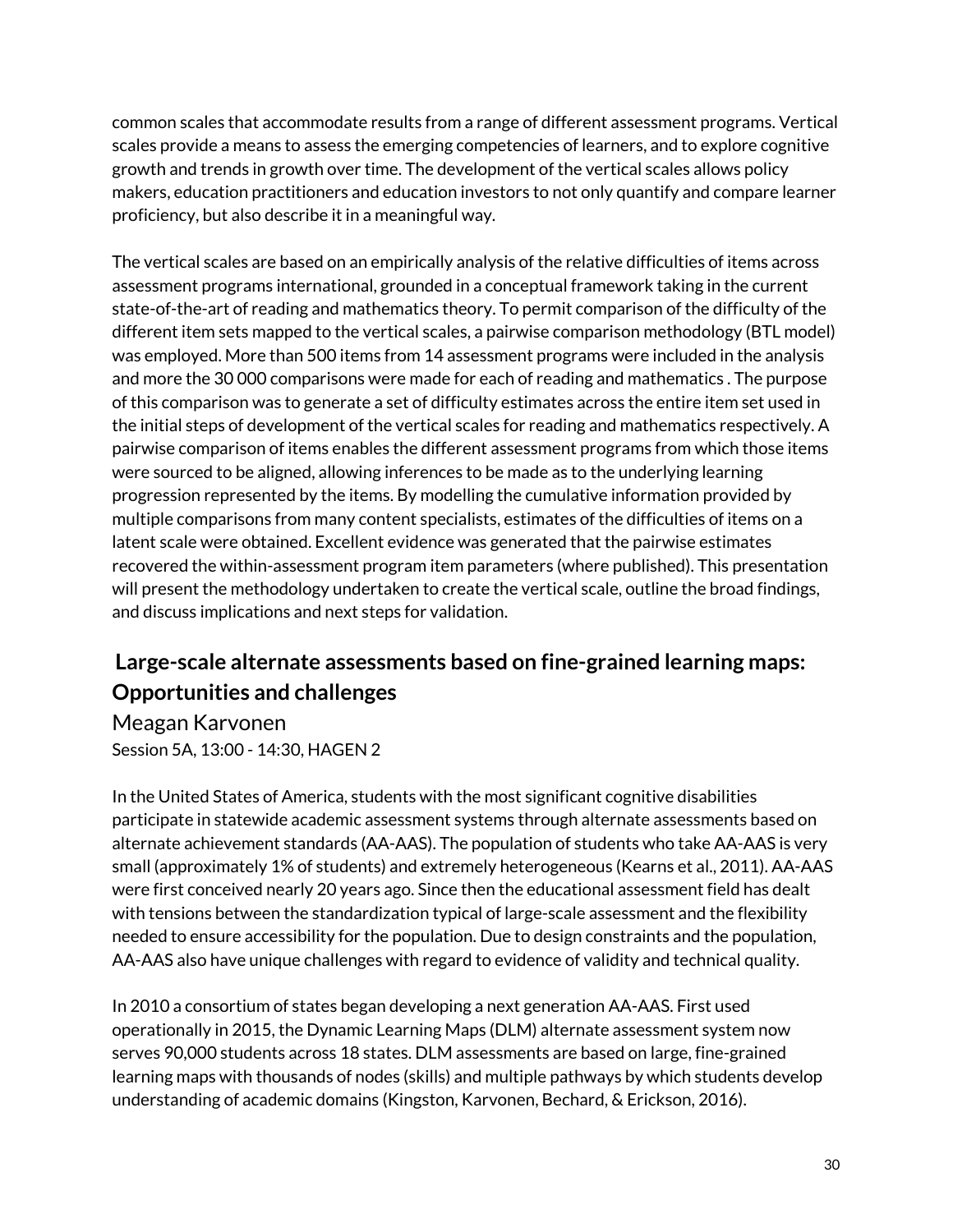Assessments are designed using a combination of evidence-centered design and universal design principles. Assessments are delivered in short testlets with varying degrees of complexity relative to the content standard. Unlike most large-scale academic assessments, the DLM system goes beyond summative uses. Testlets are designed to be instructionally relevant. Teachers select and use instructionally embedded assessments throughout the year so results guide instruction. Consistent with the highly multidimensional nature of the learning maps, DLM assessments are scored using Cognitive Diagnostic Modeling. Summative results are based on aggregated mastery of discrete skills. Score reports feature fine-grained, diagnostic information to guide instruction as well as summative results used for program evaluation and accountability.

The proposed session for the innovative assessment strand will begin with a brief description of the philosophical underpinnings and design of the DLM alternate assessment system. Several opportunities and challenges will be described in more depth, using evidence from early development and four years of operational test administration. Depending on the length of the session, topics would likely include: (1) evaluation of the test development approach that integrates evidence-centered design and universal design for learning; (2) implementation evidence interpreted in light of the program's theory of action; (3) an overview of the modeling research needed to support the use of CDM for scoring; and (4) the standard setting approach designed for use with CDM-based results. The session concludes with a summary of future directions for the DLM system and potential implications for other assessment systems.

#### **Performance assessment of learning in higher education (PAL)**

Richard J. Shavelson, Olga Zlatkin-Troitschanskaia, Susanne Schmidt, & Klaus Beck

Session 5A, 13:00 - 14:30, HAGEN 2

The demand to measure higher education outcomes has gained worldwide momentum. While there are many approaches to measuring higher education learning outcomes, including selfreports of learning and multiple-choice tests, the PAL study's focus lies on performance assessment of learning with particular focus on the measurement of so-called 21st century (generic) skills such as critical thinking (CT) and critical reasoning (CR), with a task that simulates real-life decision making and judgment situations (e.g., Shavelson, 2013; Shavelson et al., 2015, 2018).

The assessment framework is based on a performance task (PT) that demands CT and CR and resembles the myriad of complex everyday life situations. A real-world event is presented along with information more or less relevant to the problem. The problem requires CT and CR in terms of recognizing and evaluating the relevance, reliability and validity of the given information as well as evaluating the problem and finally making a decision. Information regarding decision making and thought processes, particularly regarding the ability to deal with a huge amount of partly irrelevant and unreliable information was gathered in a semi-structured cognitive interview after the completion of the PT (N=30 undergraduate students).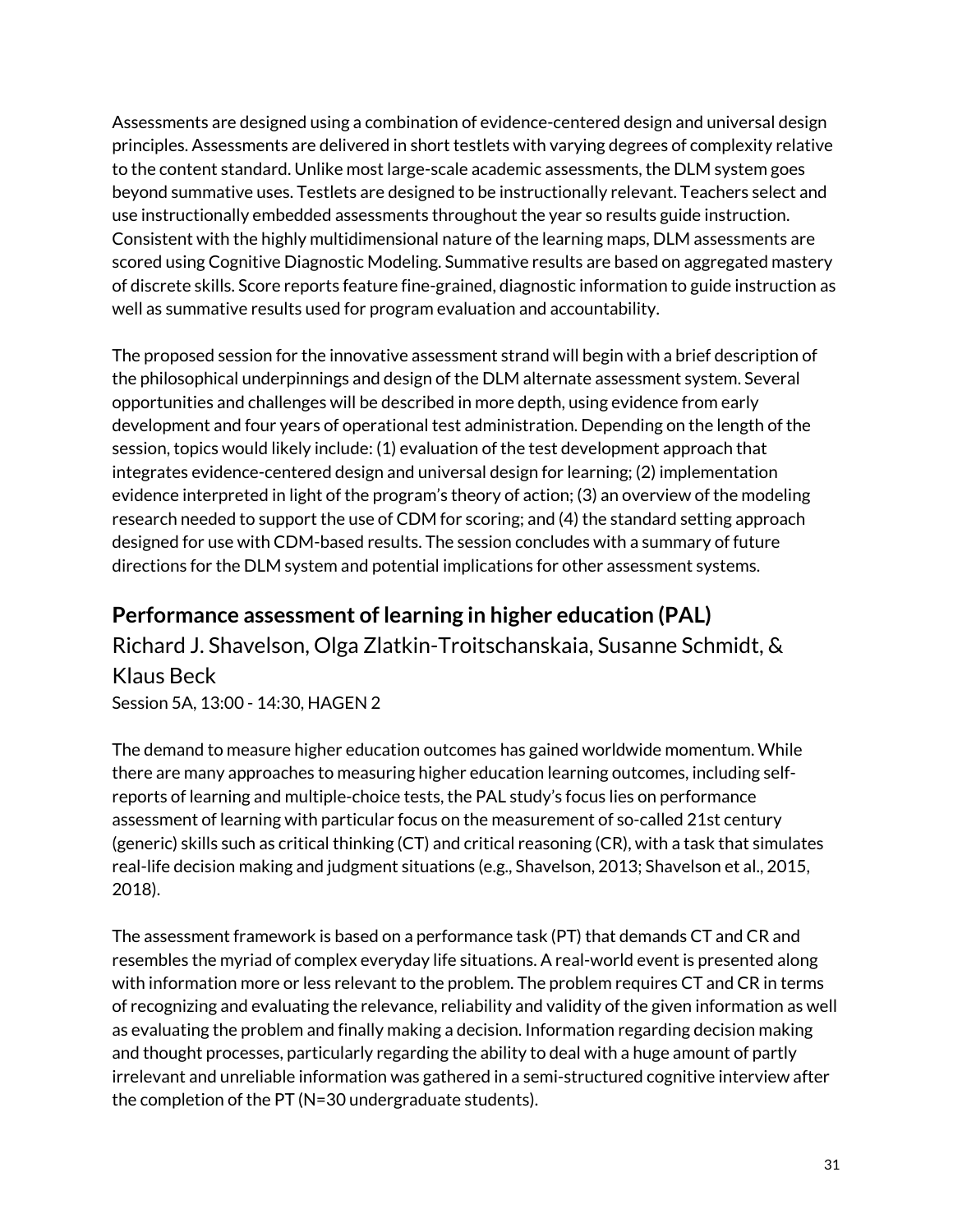The PT is delivered on a computer and the information needed to solve the problem is presented within the task itself as well as in full length over the internet (such as newspaper or Wikipedia articles). Computers provide substantial leeway both in delivering tasks and in their fidelity to the real world they are intended to emulate. The format is open-ended, students constructed answers of varying length in response to the prompt inviting them to make a decision about the real-world event. The difficulty of the task is fine-tuned through the way the information is presented, the number of information sources and points to consider, including distractors (irrelevant information), and their trustworthiness and relative strength compared to one another as well as time constraints and response requirements.

For the response ratings, analytic categories were developed based on the construct definition of CT and CR (Shavelson et al., 2018). These categories consider the students' use of (un)reliable and (in)valid information as well as their reflection and avoidance of heuristics that lead to errors in judgment and decision making. The students' use of such information for justifying decisions, problem solving and/or recommendations for action are evaluated. Moreover, argumentation, the use of evidence to support claims, and clarity of communication is rated. Additional aspects were revealed within the cognitive interviews, which goes hand in hand with the analyses using mixed-methods. Based on the coding scheme of the interview (which is in line with the "Grounded Theory"), we quantified the codes in accordance to the construct definition of CT and CR. By doing so, analyses indicated that, for instance, many students knew that Wikipedia is no trustworthy reference but most of them used it for their argumentation within their statement. These and further cognitive processes are modeled within a multilevel mixed model following the approach by Brückner and Pellegrino (2017).

# **Asymmetry in fixed-precision M-CAT: Multidimensional selection versus marginal stopping**

Johan Braeken & Muirne C. S. Paap Session 5B, 13:00 - 14:30, VIA

Standard implementations of a Multidimensional Computerized Adaptive Testing (M-CAT) algorithm have item selection rules that are searching for items that optimize the Fisher information volume. A variable-length M-CAT would usually include a stopping rule requiring all dimensions being measured with a fixed minimum precision. In contrast to the inherently multidimensional selection rule, this stopping rule is defined at the marginal levels of the latent traits distribution: standard error smaller than a pre-determined threshold value for each dimension. This asymmetry between selection rule and stopping rule leads to side-effects that might not always be anticipated at first glance. We will first revisit and discuss the issue from a distribution and practical perspective, subsequently propose some work-arounds in the form of alternative selection rules, and elaborate on their effectivity to tackle the issue in practice.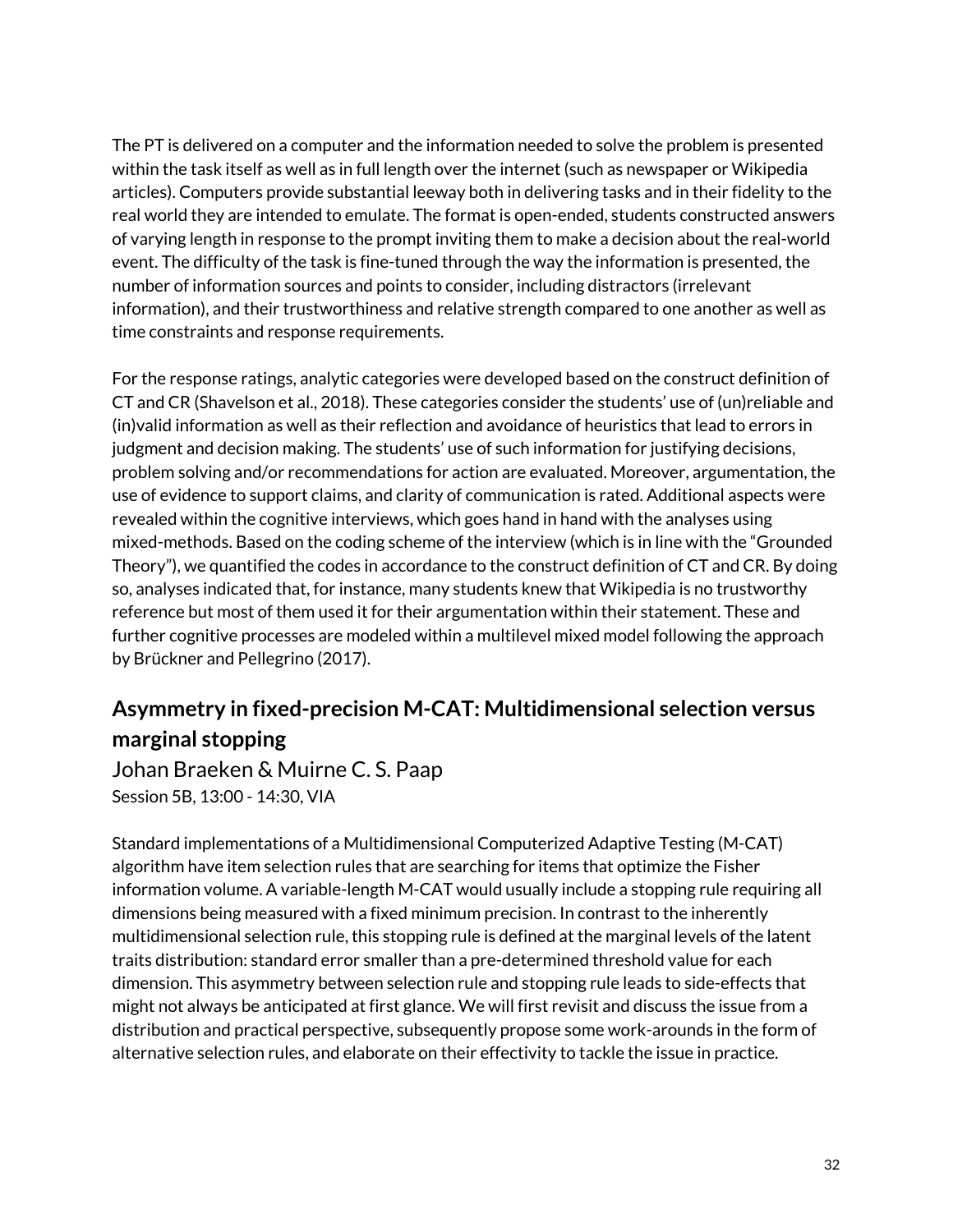# **Comparing multidimensionalto unidimensional computerized adaptive testing under two empirical scenarios: The impact of design factors**

Muirne Paap, Sebastian Born, & Johan Braeken Session 5B, 13:00 - 14:30, VIA

Research has shown the benefits of taking into account the correlation among dimensions when estimating latent trait scores in computerized adaptive tests (CATs). Multidimensional CATs (MCATs) could further improve measurement precision/decrease test length as compared to using separate unidimensional CATs for each domain, especially if domains are highly correlated.

In this study, we systematically evaluate the impact of a number of important design factors on CAT performance, using realistic example item banks. Two main scenarios are compared: health assessment (polytomous items, small to medium item bank sizes, high discrimination parameters) and educational testing (dichotomous items, large item banks, small to medium-sized discrimination parameters). Measurement efficiency is evaluated for both between-item multidimensional CATs (MCAT conditions) and separate unidimensional CATs for each latent dimension (UCAT condition). We focus on fixed-precision CATs since it is both feasible and desirable in health settings; but to date most research regarding CAT has focused on fixed-length testing. This study shows that the benefits associated with fixed-precision multidimensional CAT hold under a wide variety of circumstances.

MCAT has great potential when it comes to reducing test length and improving accuracy and precision of latent trait scores, both in health and educational measurement. We will discuss how the incremental value of MCAT depends on factors like adequate targeting, the size of the correlations, item bank size, and item parameters.

#### **Stochastic programming for automated test assembly with uncertainty in the item parameters or in the responses**

Bernard Veldkamp Session 5B, 13:00 - 14:30, VIA

Items can be described by many parameters. They can be related to, for example, the content of the item, the psychometric properties, or the process of solving the item. Nowadays, response time parameters receive a lot of attention. Early research on response time modeling assumed that a test taker would show consistent response time behavior, often referred to as working speed, over the course of a test. Such models were unrealistic for various reasons — a warm-up effect may cause a test taker to respond more slowly than expected to the early items, fatigue may cause a test taker to respond more slowly than expected toward the end of a test, or as time runs out the test taker may quickly guess the answers to the last items on a test. To take these variations in working speed into account, mixture response time models have recently been investigated. When these models are applied in automated test assembly, probabilistic response